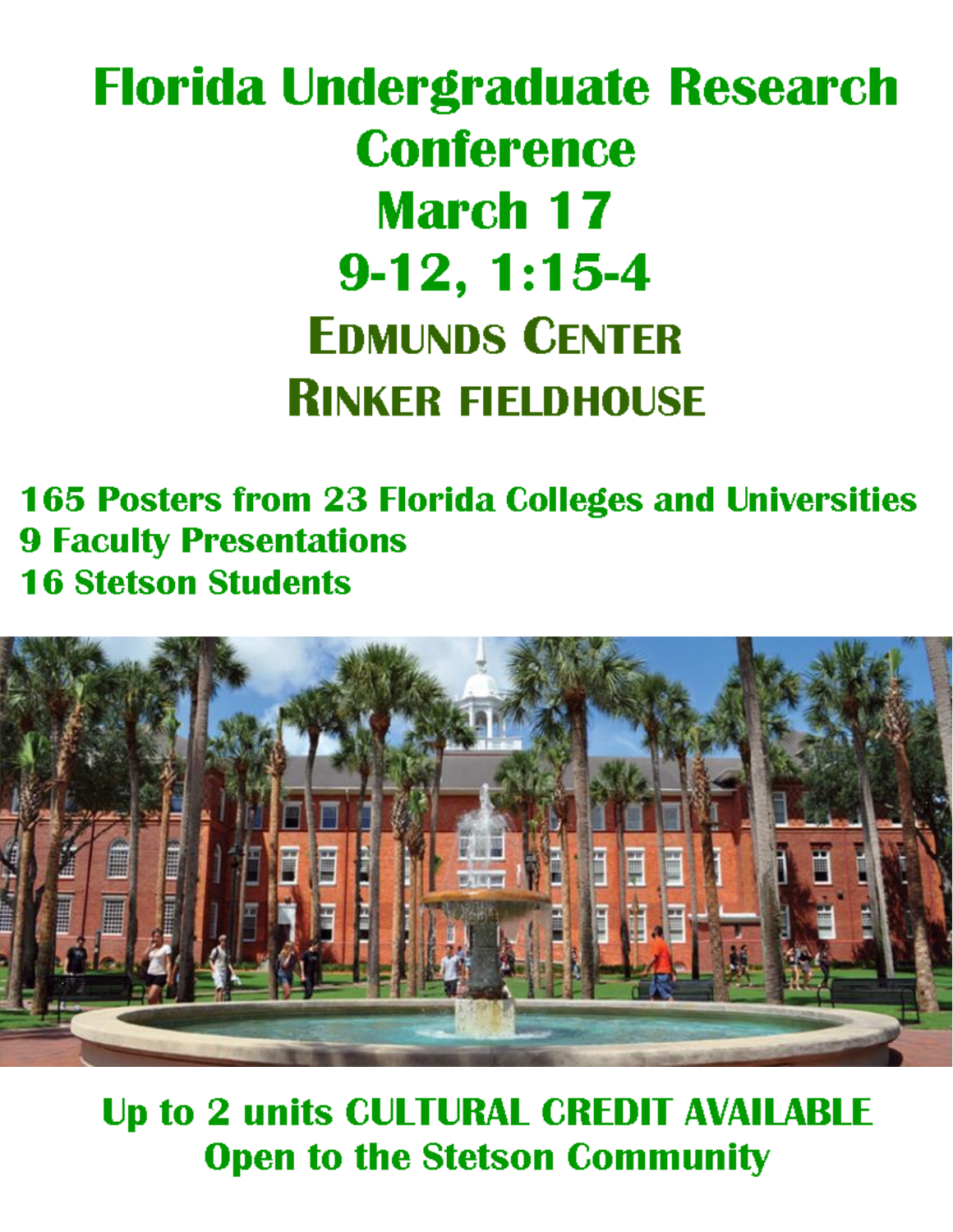## **FLORIDA UNDERGRADUATE RESEARCH CONFERENCE**  $\degree$  FRIDAY -SATURDAY, March 16-17, 2012  $\degree$

**A Celebration of Achievement in Florida**

## **About the Florida Undergraduate Research Conference:**

This event, with its debut in 2011 at the University of North Florida, is held under the auspices of the Council of Florida Undergraduate Research Program Directors. It is designed to foster an appreciation for undergraduate academic achievements in Florida. The student presenters have a wonderful opportunity to share their research and projects with the greater academic community of the state, and be exposed to various ways in which they can further their research, in graduate school and beyond. Faculty presenters also offer new ideas for undergraduate research programs in a variety of fields. This year, Stetson University is proud to host the conference, with over 160 papers coming from every region of Florida.

## **Poster Presenters Please arrive at least 15 minutes before your scheduled session**

for set-up. If you have indicated that you need a poster board, it will be provided. If you have indicated that you will bring your own poster board, or if you did not check the request box, you will be expected to bring your own board. The maximum size is 3'x4'. If you indicated that you require a power outlet, access will be provided.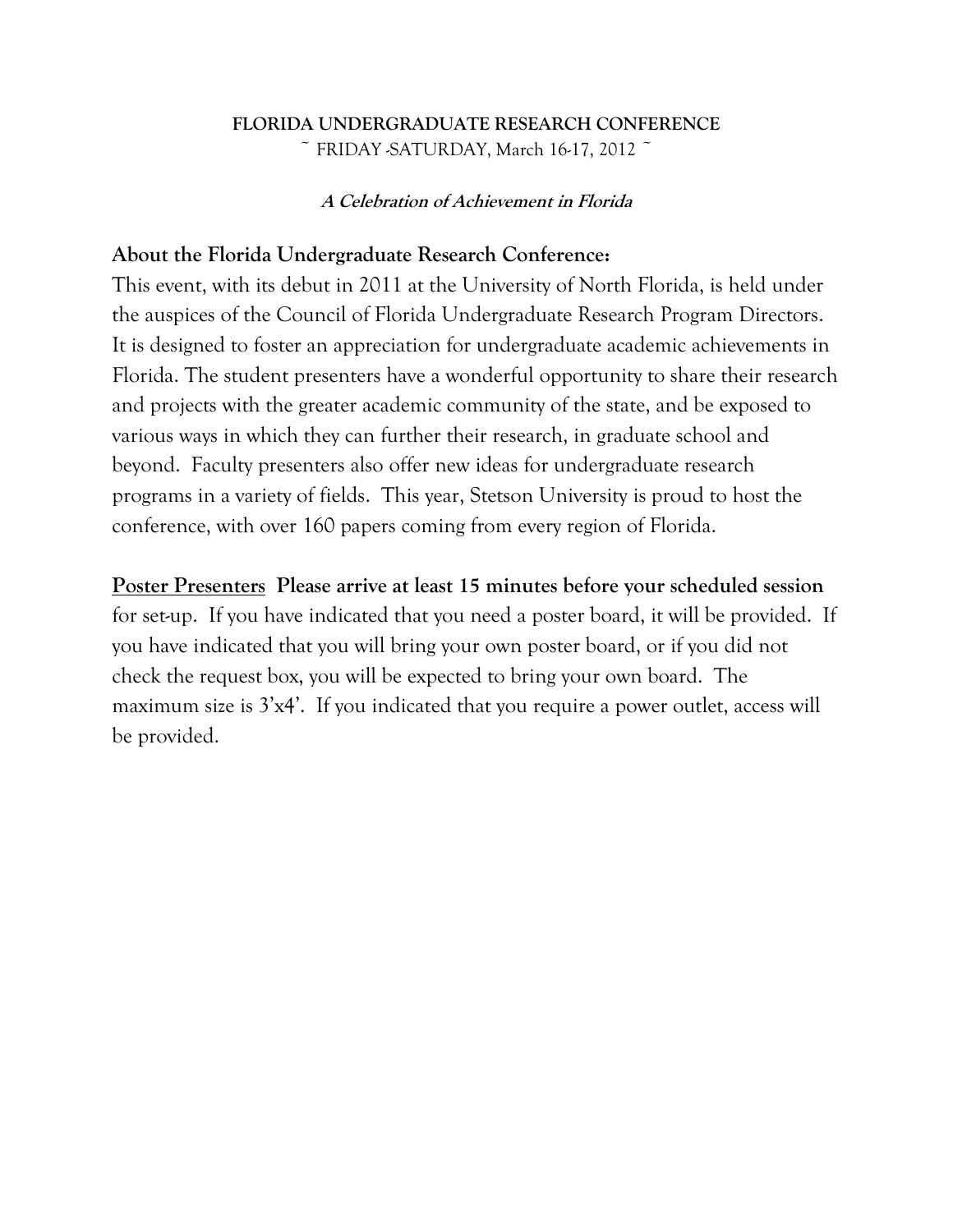# **SCHEDULE OF EVENTS AT A GLANCE**

**Friday, March 16 7-8:30 pm Reception, DuPont-Ball Library**

**Saturday, March 17: Breakfast 8:30-9:15: Hollis Center A and J. Ollie Edmonds Center**

**Posters Session A 9:15-11:45 Hollis Center A**

**Posters Session B 9:15-11:45 J. Ollie Edmunds Center**

**Faculty Presentations A 9:30-10:30 Science Center**

**Faculty Presentations B 10:45-11:45 Science Center**

**Luncheon 12-1:30 Hollis Center B**

**Posters Session C 1:45-4:15 Hollis Center A**

**Posters Session D 1:45-4:15 J. Ollie Edmunds Center**

**Faculty Presentations C 1:45-2:45 Science Center**

**Graduate School Displays all day, Hollis Center**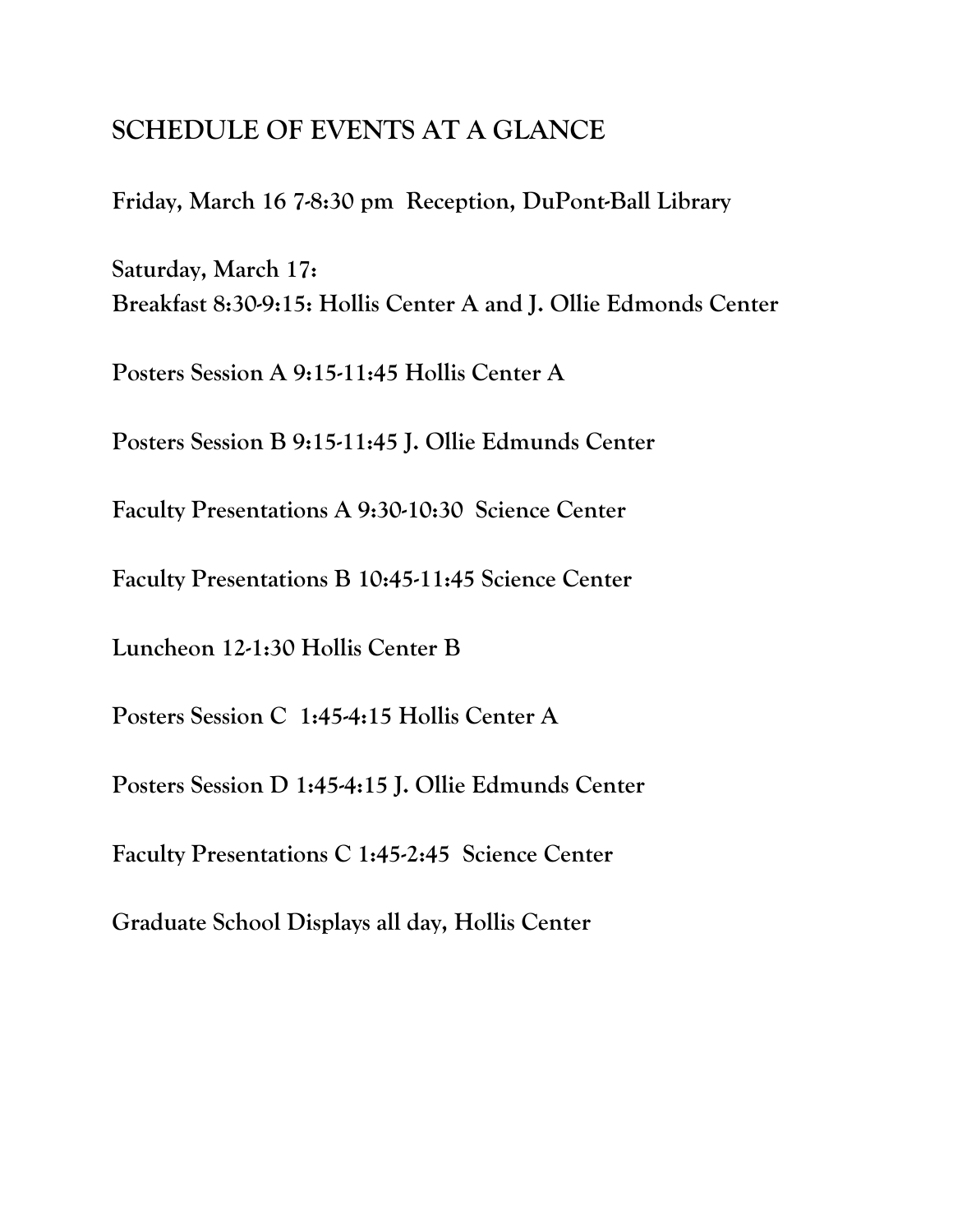



**RARREREE** N & & & N N & & & 4 & & # & # ¥ 232823 = = Deta Deta Kapa Alpha<br>at Deta Deta Forest of Arden Carton Union BuildingFood French House Coffee Kinsk Socoel Field **Barbacon Hall Conrad Hall** ascoy adenduary Zeta Tay Alpha Gords Hall **Sonth Hall** Patricia Wilson Field Gilespie Museum of Minerals **Meadows Alumni House** Development Operations Development/Annual Giving Lynn Business Center Print Shop Flager Hall **BALand Hall** Alpha Chi Omega **Alpha XI Delta** Becon House Service Station **Nandy Stol Tennis Center** Hollie Field (Intramanals) Science Center (Sage Hall) Carson Hollis Hall roteybal Couts Exilites Management **Vermet Hall** Public Subsy Russian Studies Center First Year Studies duPont-Ball Library Holer Fountain Sampaco Hall Elizabeth Hall and **TERNA JANSIAL** astoH s house Services ä MakO Numeric Legend STEESE SEL 笃  $\frac{6}{2}$ ちああまのお 显 ロロ 需  $\mathfrak{A}$ 8 S 32 8 S. 22 铅 18 棄 翕  $\ddot{\mathbf{z}}$ ŝ 畵 妾 盎 立台 Public Red<br>Public Red / eddey (d)  $\begin{array}{l} \displaystyle \text{S} \text{ outputs} \\ \displaystyle \text{H} \text{M} \text{ outputs} \\ \displaystyle \text{H} \text{M} \text{ outputs} \end{array}$  $\begin{minipage}{.4\linewidth} \begin{tabular}{l} \hline \textbf{1} & \textbf{1} & \textbf{1} & \textbf{1} & \textbf{1} & \textbf{1} & \textbf{1} & \textbf{1} & \textbf{1} & \textbf{1} & \textbf{1} & \textbf{1} & \textbf{1} & \textbf{1} & \textbf{1} & \textbf{1} & \textbf{1} & \textbf{1} & \textbf{1} & \textbf{1} & \textbf{1} & \textbf{1} & \textbf{1} & \textbf{1} & \textbf{1} & \textbf{1} & \textbf{1} & \textbf{1} & \$  $\begin{array}{l} \displaystyle \lim_{n \rightarrow \infty} \sup_{\mathbf{r} \in \mathbb{R}^n} \mathbf{r} \in \mathbb{R}^n \hfill \newline \displaystyle \lim_{n \rightarrow \infty} \sup_{\mathbf{r} \in \mathbb{R}^n} \mathbf{r} \in \mathbb{R}^n \hfill \newline \displaystyle \lim_{n \rightarrow \infty} \sup_{\mathbf{r} \in \mathbb{R}^n} \mathbf{r} \in \mathbb{R}^n \hfill \newline \displaystyle \lim_{n \rightarrow \infty} \sup_{\mathbf{r} \in \mathbb{R}^n} \mathbf{r} \in \mathbb{R}^n \h$  $\begin{array}{l} \displaystyle \text{Min} \text{ M} \text{ in } \mathbb{R}^2\\ \displaystyle \text{Min} \text{ M} \text{ in } \mathbb{R}^2\\ \displaystyle \text{Min} \text{ M} \text{ in } \mathbb{R}^2\\ \displaystyle \text{Min} \text{ M} \text{ in } \mathbb{R}^2\\ \displaystyle \text{M} \text{ in } \mathbb{R}^2\\ \displaystyle \text{M} \text{ in } \mathbb{R}^2\\ \displaystyle \text{M} \text{ in } \mathbb{R}^2\\ \end{array}$ Currently Ho Emit Hall<br>Conte br Nu nudes Philappine<br>Pilikappine Delta Sipn Advisors<br>Relate Par chaudoin Internation ny mong Waxe Ath Edmuds g £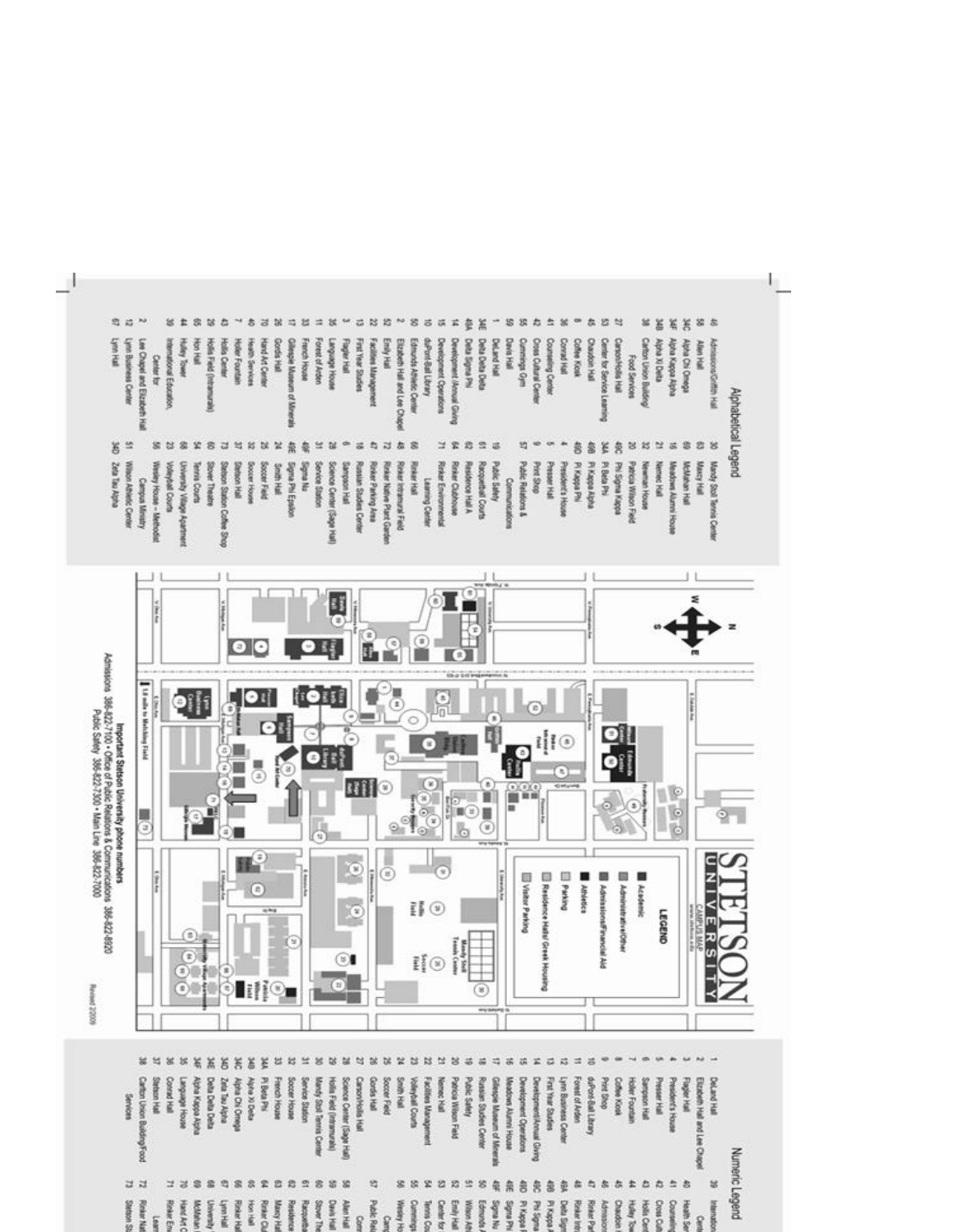# **Friday, March 16**

# **RECEPTION 7-8:30 pm Hosted by Bethune-Cookman University and Embry-Riddle University Dupont-Ball Library**

**Come meet the presenters and faculty mentors in a relaxed setting, with a reception graciously provided by Stetson's sister universities in Daytona Beach. A poster from each participating school will be displayed at the reception as a taste of the exciting day ahead on the 17th. Come listen to the smooth jazz tones of Thin Film Magnetism, a local faculty ensemble, while you meet your colleagues from across the state. Afterwards, take advantage of the hopping nightlife of DeLand Florida on Bike Weekend!**

**Saturday March 17**

# **BREAKFAST 8:30-9:15, Hollis Rinker Fieldhouse and J. Ollie Edmunds Center**

# **POSTERS SESSION A 9:15-11:45 Hollis Rinker Fieldhouse A**

A1: **Yassine Dhane** (UF), Oscillating salt water jet

A2: **Ashley Haddock** (UNF), Transcriptional regulation of Dual specificity phosphatase 4 (Dusp4) by Muscle-specific RING finger protein 1 (MuRF1)

A3: **Rachel Thome** (UF), Hand Size Estimation is a Predictor of Clinical Pain in Fibromyalgia

A4: **Tavya Benjamin** (U Tampa), Luminescent Europium(III) Complexes for Anion Sensing Applications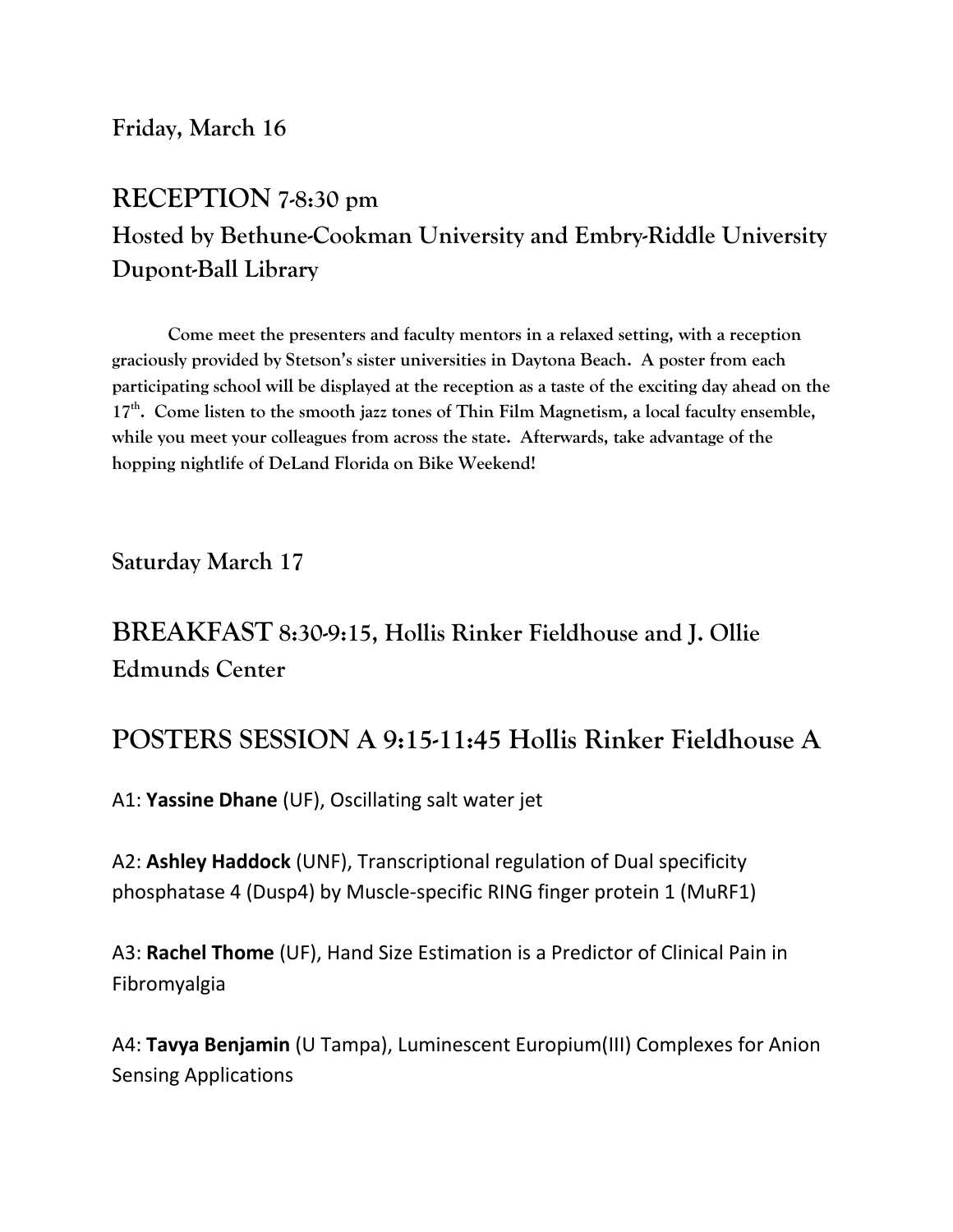A5: **Christopher W. Bessette, Ashley Schiffmacher and Brett J. Reynolds** , (Florida Southern College), Adaptive Phenotypic Plasticity in the Hindlimb of the Cuban Brown Anole (*Anolis sagrei*)

A6: **Harrison Neal** (Stetson U), A Reliable Covert Communication Scheme Based on Voip Steganography

A7: **Jodi-Ann Browning-Bent and Ricardo DeMoya** (Barry U), Successful yearround fertilization and development of *Fundulus heteroclitus* in the laboratory

A8: **Vishal Patel** (UNF), Exploration of marine natural products as sources of antibacterial compounds.

A9: **Jillian Campbell and Joseph Macedonia** (Florida Southern College), An Acoustic Analysis of Individual Signatures in the 'Whinny' Vocalization of the Domestic Horse

A10: **Jeanne Ambrose, Sarah J. Keane, Iqra Javed, LouAnne B. Hawkins, and Christopher Leone** (UNF), Preference for Consistency: Predicting the Use of Stereotypes in Cases of Molestation

A11: **Lauren Cherry, Brad Bartel, Natasha Mohamed, and Joseph Macedonia** (Florida Southern College), A Comparative Study of Headbob Display Structure in Two Dewlap Color Forms of the Green Anole, *Anolis carolinensis*

A12: **Patrick Cherubin and Camila Garcia** (UCF), Polyphenolic Compounds of Grape Extract as Potential Inhibitors of Cholera Toxin

A13: **Taryn Cranford and Mary Utter** (U Tampa), Genetic Investigation of Limbal Squamous Cell Carcinoma in Haflinger Horses

A14: **Chris Cruikshank** (Florida A&M U), Computational Investigation of Available Resources for Natural User Interaction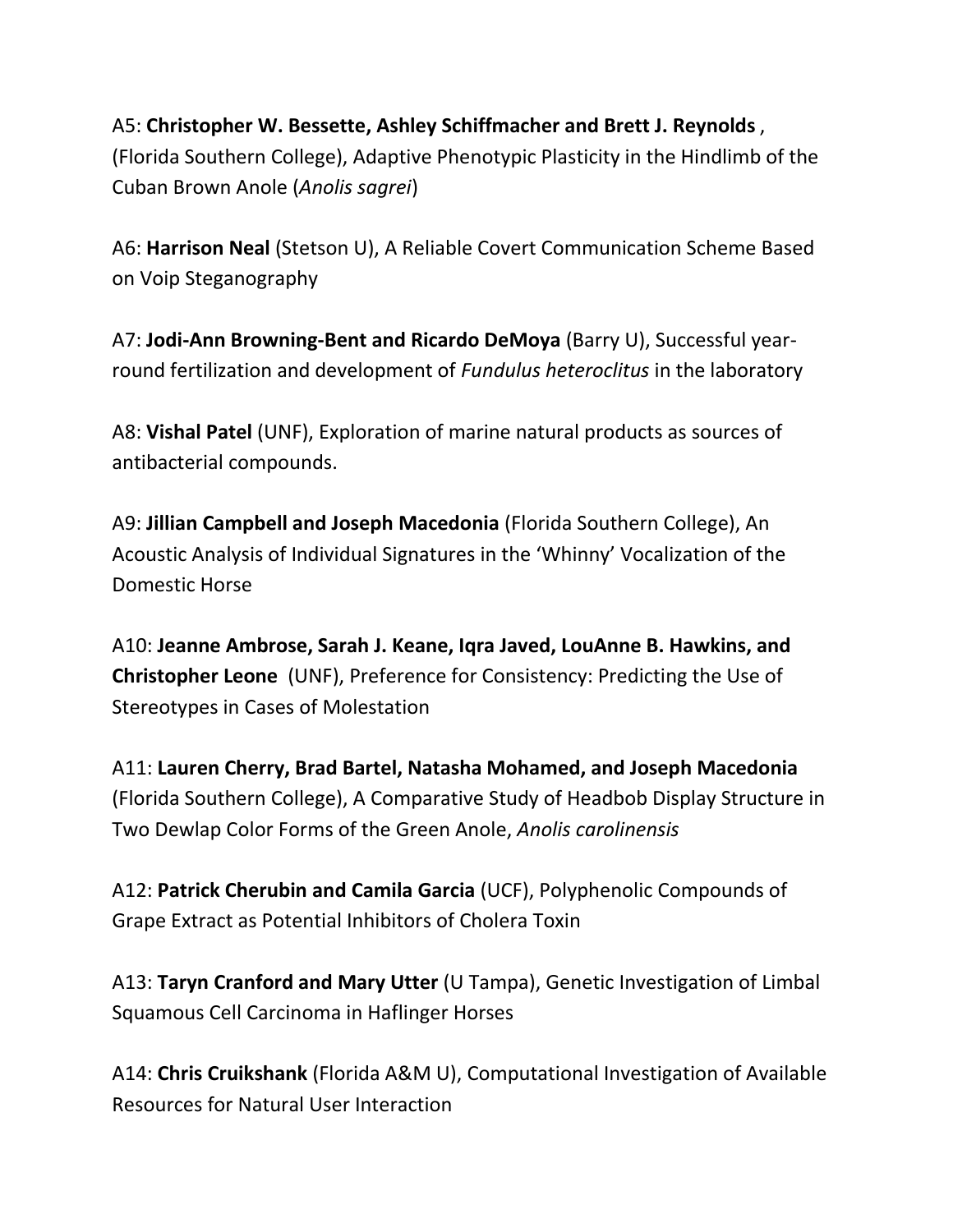A15: **Rebecca Black, Austin D. Carter, and Christopher Leone** (UNF), When Romantic Relationships Go Wrong: Self-Monitoring and Differences in Coping

A16: **Valentina Bolanes, Vita Argento, LouAnne B. Hawkins, and Christopher Leone** (UNF), Perceptions of Child Physical Abuse: The Impact of Defensive Confidence on the Use of Sex Stereotypes

A17: **Michael Dougherty** (FSU), Allometry and Morphological Response to Queenlessness in the Florida Harvester Ant, *Pogonomyrmex Badius*

A18: **Christopher Emerson** (FIU), Restriction enzyme assays of the allosteric effects of Ametantrone and Ametantrone derivatives on the binding of DNA Polymerase I to PhiX 174 RF DNA

A19: **Natalie Hofmann and Michelle Obi** (UNF), Who People Say I Ought to Be vs. Who I Think I Should Be: Self-Monitoring and Self-Discrepancies

A20: **Sara Haynes and Christopher Leone** (UNF), Does It Hurt More to be Ostracized Because You're Not Cool or Because You're Not Similar? It Depends

A21: **Sue Ann Flores, Lauren Sanchez, Gina Guillaume, and Christoph. J. Hengartner** (Barry U), Identification of synthetic lethal interactions between cdc13-1and yku80 mutant alleles in *S. cerevisiae*

A22: **Christopher Frye and Costas Efthimiou** (UCF), Spherical Harmonics in Higher-Dimensional Euclidean Spaces

A23: **Stephen Gilbert and Svetlana Vasilyeva** (UF), Ultrasonic Spray Deposition for Scalable Carbon Nanotube Thin Films

A24: **Jennifer Gonzalez** (UCF), Clinical Indicators and the Effects of Treatment for Child and Adolescent Sexual Abuse Survivors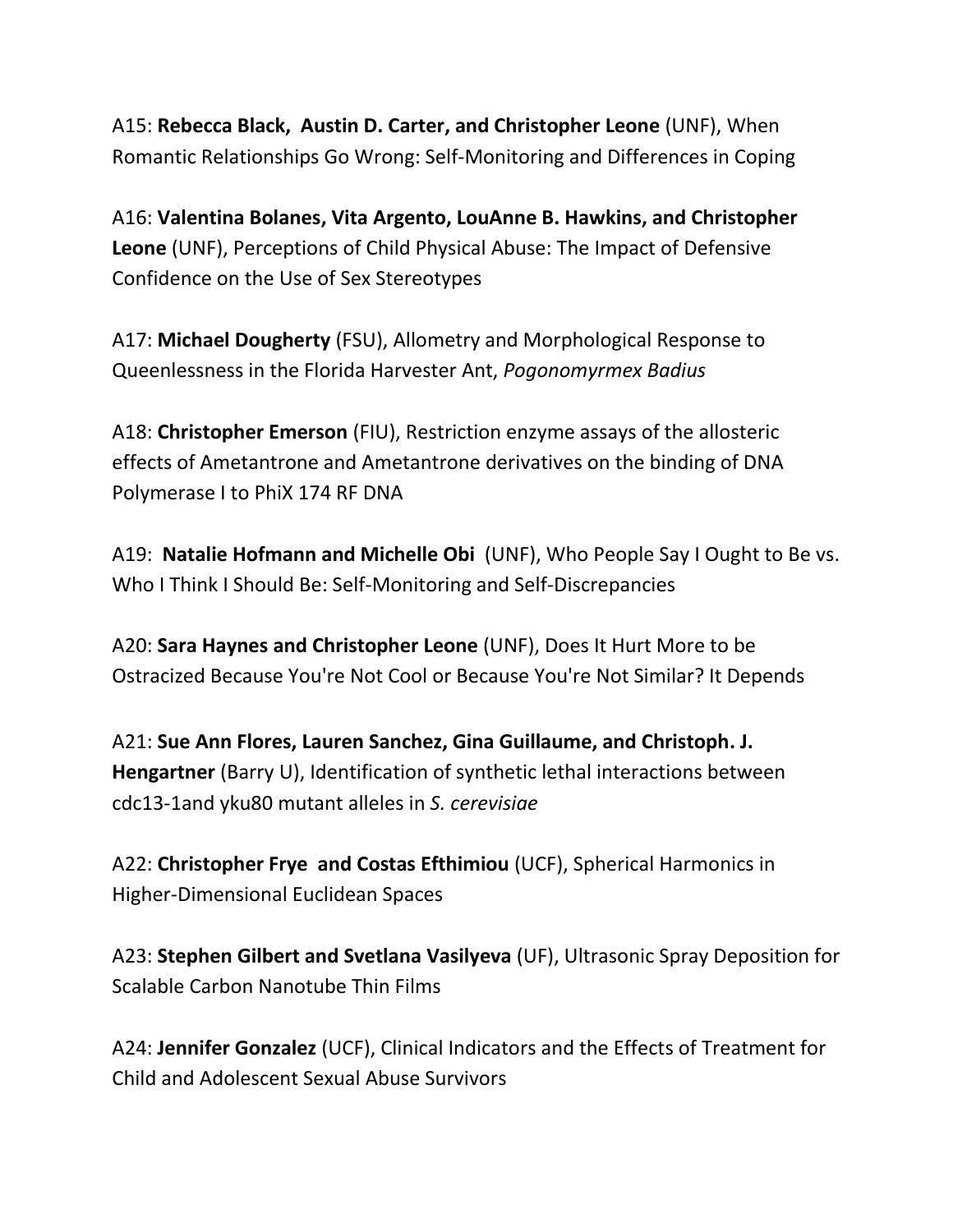A25: **Geoffrey Gray and Juan Baso** (USF), Molecular Docking for Development of Selective Retinoid X Receptor Agonists

A26: **Ray McClain, April Pearson, Toan Nguyen, and Jasmine Herbert** (Florida Southern College), Effects of Nutrient Concentration and Turbulence on the Potential of Chlorella for Biofuel Production

A27: **Talia Guardia, Alejandra Toro, Talia Guardia, Reshma Baddaloo, Shakima St. Clair, Graham Shaw,and Xiaotang Hu** (Barry U), A puzzle in TGF-mediated cdk activity in human myeloid leukemia cells

A28: **Austin Vance** (Eckard College), An Application of Behavior-Driven Design to Classroom Software

A29: **Santiago Guisasola** (UCF), The semiclassical limit of the one-dimensional focusing nonlinear Schrodinger equation (NLS) for compactly supported initial data.

A30: **Brett Abraham** (Stetson U), Analyzing Reverberation Times in a Class Room

A31: **Christian Bureu, Elizabeth Leblanc, and Leticia Vega** (Barry U), The role of nuclear Pif1p during meiosis

A32: **Garrett Fitzpatrick, Milap S Sandhu, Warren J Sher, Tina F Cheung, Garrett M Fitzpatrick, Alex J Tiemeier, Eric D Laywell, Brendan A Reynolds, and Dave D Fuller** (UF), Intermittent Hypoxia to Condition Neural Progenitor Cells in Transplant Strategies

A33: **Jonas Carson** (Valencia College), Hidden Trends in Everyday Computing

A34: **Marcela Toro, Sandra Richardson, Dana Brierre, Nella Delva, Christine Lynch, Anna-Gaye Nicholson** (Barry U), The effect of embryonic ethanol exposure on zebrafish development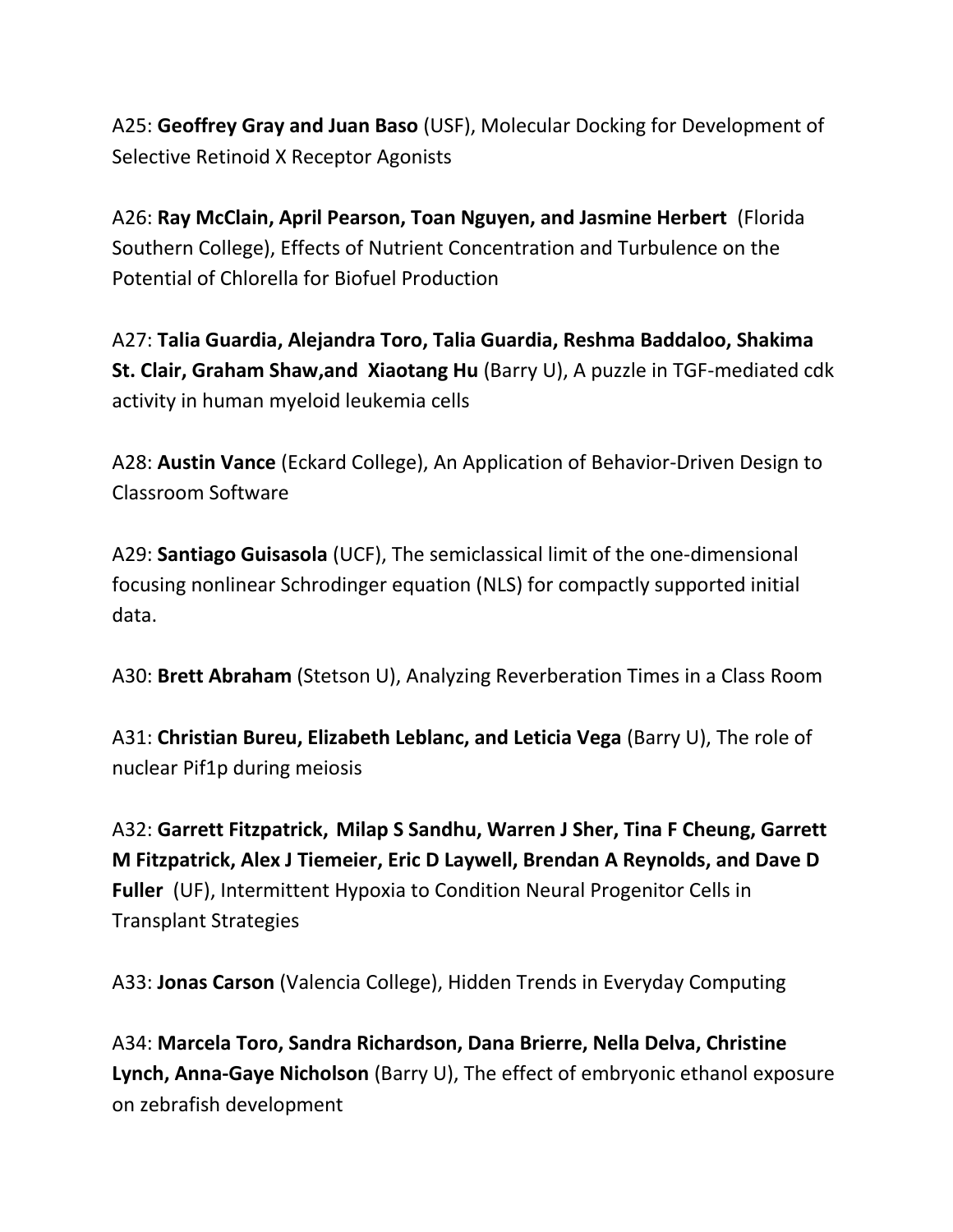A35: **Ivan Trivino** (UCF), Turbulence Model Comparison of Flow over a Backward-Facing Step

A36: **Chris Vanderslice and Emilija McNulty** (St. Petersburg College), Protein Expression in Apoptosis and Cell Proliferation

A37: **Bryan Henderson**, (UCF), College Student Attitudes about Cheating and Plagiarism

A38: **Leonold Evans Jr.** (UF), Promises: Progenitor Endothelial Cells as a Marker of Endothelial Injury and Repair in Sepsis

A39: **Travis Williams** (U. Tampa), The Biofilm Viability and Antibiotic Sensitivity of A Naturally Isolated Tetracycline Resistant *E.coli* Strain

A40**: Erika Young** (UCF), The Influence of Educational Differences on Marital Satisfaction in Low-Income Couples

A41: **Jennifer Griffis** (Santa Fe College), Analysis of Ionized Water for Silver Nanoparticles

A42: **Ashley Phillips, L. Rex Ellis and Todd Osborne** (UF), Subaqueous Podzolic Carbon Influenced by Sea-Level Rise

A43: **Peter Tonner, Vinodh Srinivasasainagendra, Shaojie Zhang, and Degui Zhi** (UCF), Transcriptomic Profiling of Ribosomal Protein Pseudogenes in Diverse Human Tissues

A44: **Alexis Guevara, Charles A. Yowell, and John B. Dame** (UF), Characterization of the expression pattern, processing, and subcellular localization of native PfPM9 during the asexual erythrocytic developmental cycle of *Plasmodium falciparum*.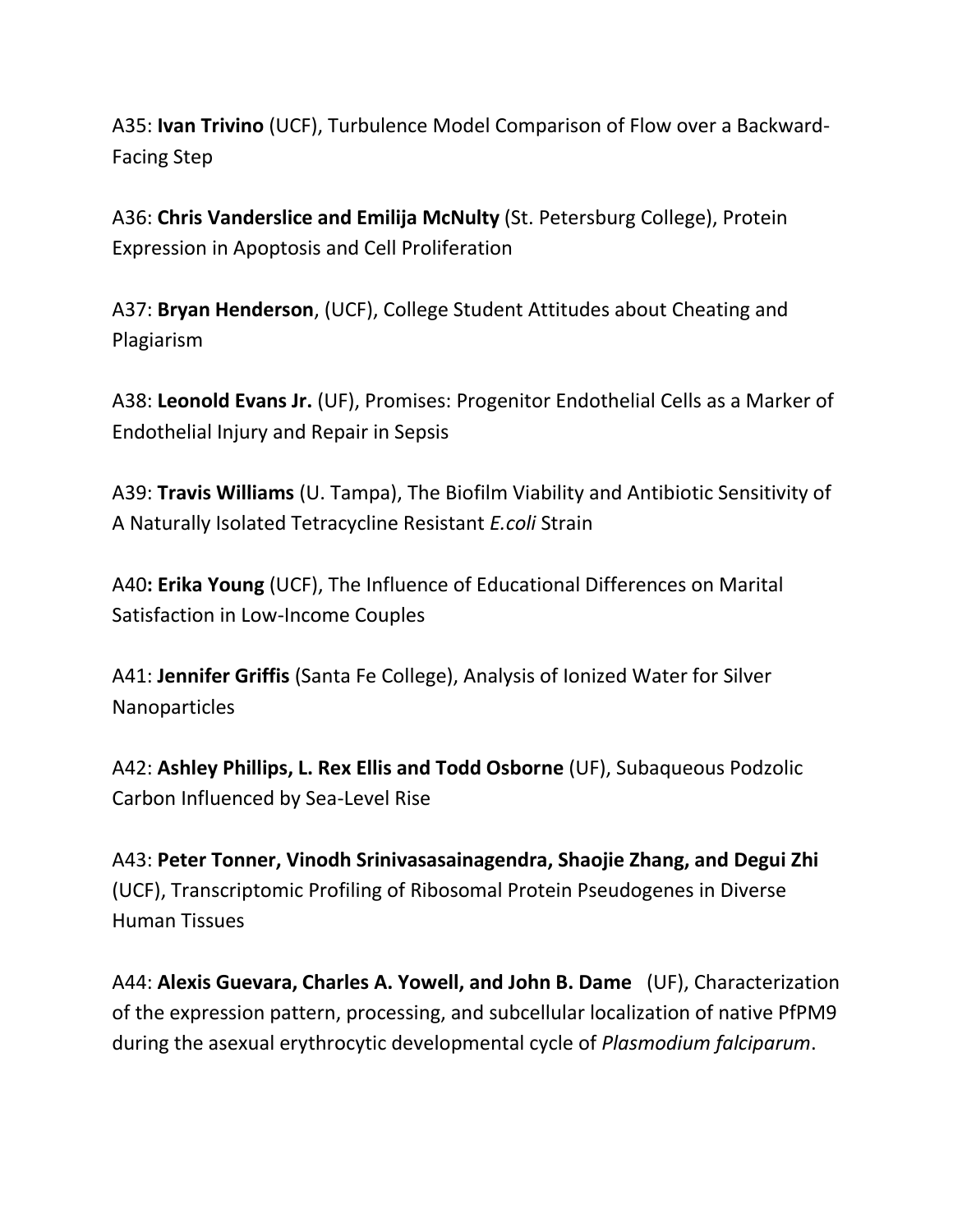# **POSTERS SESSION B 9:15-11:45 J. Ollie Edmunds Center**

B1: **Adam Chen** (FAU), Assessing Reef Population Connectivity through the Integral Projection Model

B2: **Erick Douglas, Nihar Goswami, and Marc Mazou** (UNF), Osprey Flight Path

B3: **Chris Freire** (FSU), Value without God

B4: **Carlos Gomez** (FIU), Corporate Sustainability Reports in Asia and Latin America

B5: **Gregory Leighton** (UF), Castra et Urbes Lapideas: Functions and Legacies of Stone Castles of the Teutonic Order.

B6: **Paola Moore** (George Mason U), Southern Europe's DiIemma: Providing humanitarian aid while preserving its border security

B7: **Jesus Borrero** (FIU), Effects of Ethnicity on Voting Behavior: A Case Study

B8: **Gilly Bortman** (U Miami), Friendship Type as a Moderator of Withdrawn Behavior and Academic Achievement in Preschool

B9: **Julian Bravard** (Jacksonville U), Simulation for everyone: bringing event driven simulation to undergraduate education.

B10: **Kyle Bridge** (UNF), We Have Lost the State for a Long, Long Time: The Failure of Republicans and Reconstruction in Florida, 1868-1877

B11: **Jacob Brodnick, Kevin Matiko, Lin Lin, Finn Carlsvi, and Wenbo Dong** (ERAU), Eco-Dolphin Project at Embry-Riddle Aeronautical University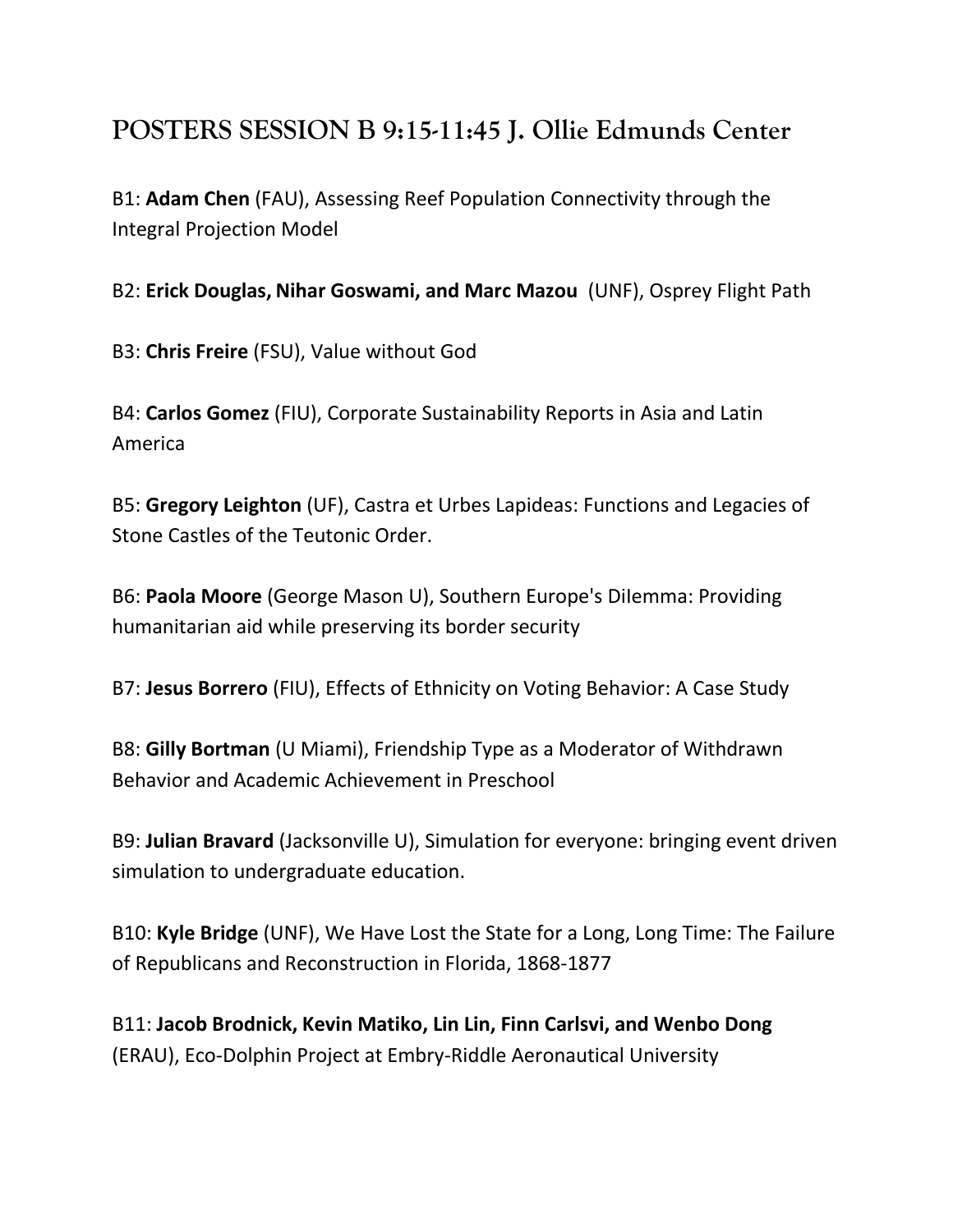B12: **Michael Brooks** (UCF), Civilizing the Metropole: The Role of the 1889 Parisian Universal Exposition's Colonial Exhibits in Creating Greater France

B13: **Brianne Burton and Steve Morton** (Valencia College), Comparison of salinity and phytoplankton abundance along the US Coastline

B14: **Rachel Burnett** (Stetson U), You can lead an egret to water, but you can't make him forage: wading bird species richness and abundance relative to fluctuating water levels at a wetland restoration site

B15: **Elizabeth Bullock** (Stetson U), On the Market: Exploring Similarities and Differences of Self-Presentation in an Online Dating Community

B16: : **Nicole Allen** (FSU), Not Even Safe at Home: A Critical Look at United States Human Trafficking

B17: **Augusto Bejar** (FIU), Anime as a tool of enlightenment for Japanese Women

B18: **Matthew J. Cicanese**, Gabriel J. Langford, and Eric W. Kjellmark (Florida Southern College), Lichen Biodiversity of Northwestern Polk County, Florida: Implications for Air Quality.

B19: **Jessica Collier** (UCF), An analysis of parental income, education level, and distress in parents of children with special needs.

B20: **Marie Cram** (St. Petersburg College), Hogarth's Influence on Gin Laws: Art Influencing Alcohol in 18th Century London.

B21: **Carlos De La Riva, Amel Atie, Alfredo Molina, Benjamin Vine, and Tareq Abu Mejdad** (Lynn U), Social Entrepreneurship: Innovating Toward Sustainability

B22: **Jonathon Diaz** (U. Miami), El "Derecho al Olvido" - The "Right to be Forgotten" : A comparative analysis of US and EU internet privacy law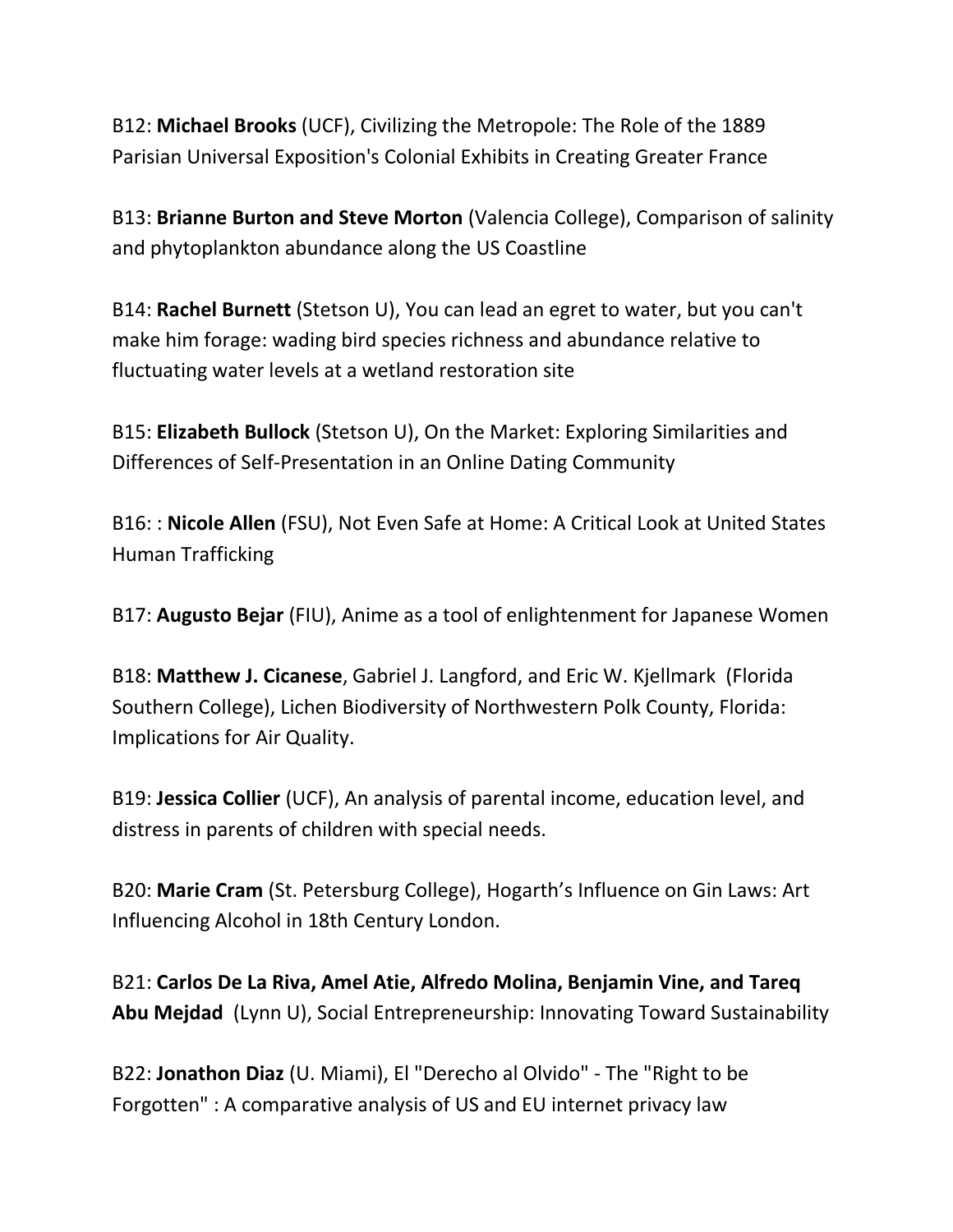B23: **Camille Thomas, Nicole Dodd, Maria Roman, and Janice Stiglich** (UCF), Leading Out Loud (L.O.L.):YWLP's Campaign to Draw Lines Against Bullying and Harassment

B24: **Juan Alonso** (FIU), FRONTEX: A comparative case study on human rights and power sharing.

B25: **Emily Edwards and Shannon Whitten** (UCF), An Examination of the Prejudicial Value of Visual Evidence in the Context of a Criminal Court Case

B26: **Ada Espinoza** (George Mason U), Child trafficking in Argentina: sex exploitation, child labor and illegal adoptions

B27: **Sasha Tittel** (UCF), The Benefits of Companion Planting: Experimenting with Okra and Sunflower/Cabbage and Sage

B28: **Jessica Bianco** (Stetson U), Music for Social Change in Minas Gerais, Brazil

B29: **Chelsea Franco** (FIU), The Sidney Project: Bringing a New Renaissance to Renaissance Authors

B30: **Rokeshia Ashley**, (UF), Fashion, the Media and Youth Behavior: How celebrities and socialites fashion influence Youth

B31: **Megan Boehm** (FAU), Research Topics in Painting

B32: **Jasmine Gonzalez** (FAU), Behavioral Enrichment of Captive Black Bears (Ursus americanus)

B33: **Catharine Hargenrader, Tessa Skilton, Madeleine Gagne, Adania Flemming** (U Tampa), Spatial and Temporal Variation in Epiphytic Macroalgal Community on Mangrove Pneumatophores in Tampa Bay.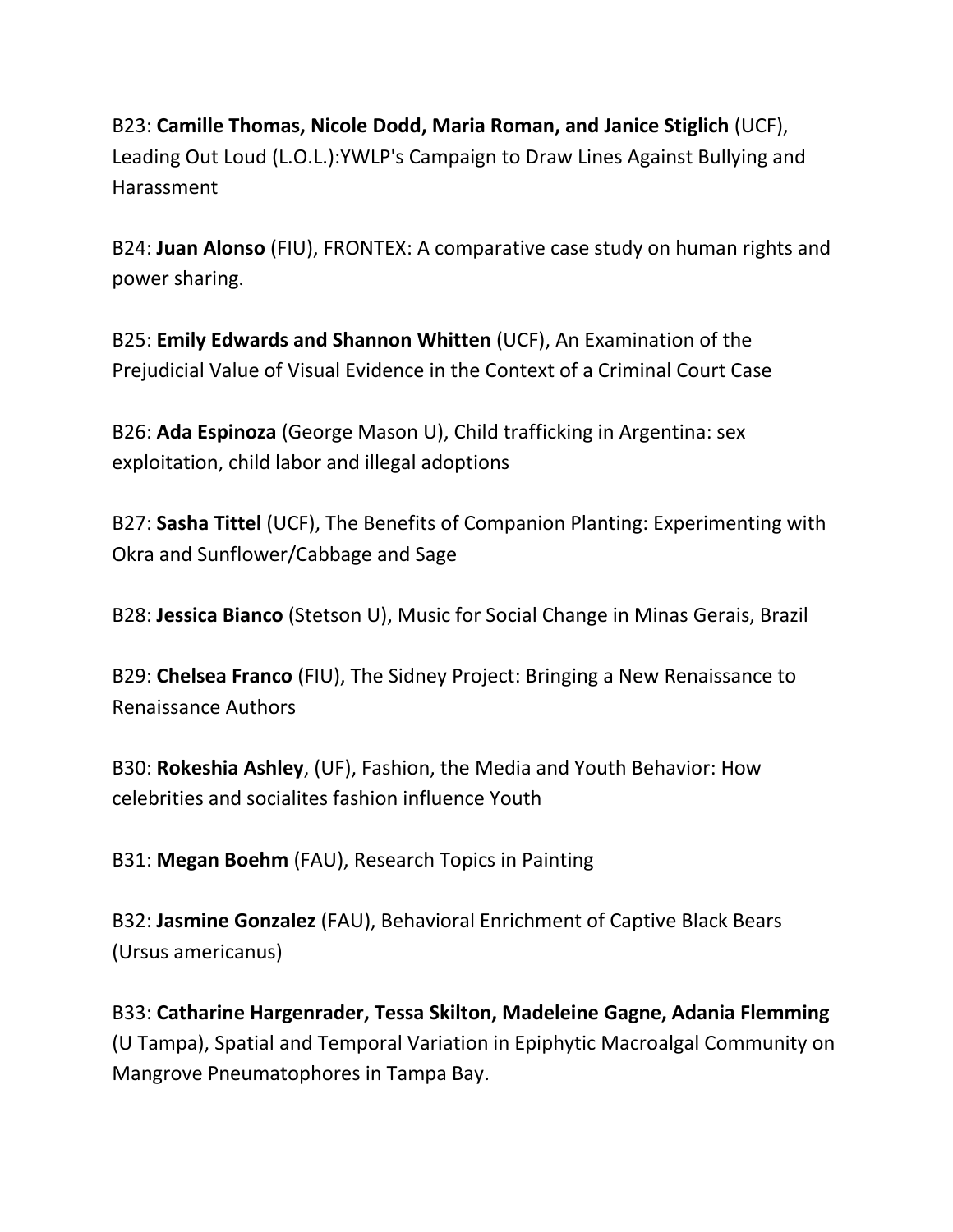B34: **Ryan Henry, Jesse Robinson and January Watters** (St. Leo U), Potential presence of antibiotic resistant organisms in Tampa Bay molluscs.

B35: **John Horton and Samantha Wootan** (UNF), Is a Picture Worth 1,000 Words?

B36: **Michael Whiteside** (U Tampa), Effects of predatory blue crabs on the byssus production in the non-native Asian green mussel *Perna viridis* in Tampa Bay

B37: **Marina Lauck and Evelyn Frazier** (FAU), An analysis of the vegetation within the FAU Preserve as a basis for management of scrub habitat for Gopherus polyphemus

B38: **Adee Benartzy** (UCF), The Pastel Medium: Communicating Sexuality and Promiscuity in Late Nineteenth-Century Paris

B39: **Daniel Tapanes** (FIU), Crisis, Questions, and Cures? Public Health of the Peruvian Amazon Rainforest

B40: **Gabriella Wuyke, Sonia Zniber and Sofia Lakhdar** (Lynn U), Rethinking School Food: Moving from Consumerism to Sustainabiliy

B41: **Zachary Zermay** (FSU), The Syrian Crisis An Opportunity to Strike at Assad through the Execution of a No Fly Zone and Utilization of the International Criminal Court

B42: **Kane Magnuson** (St. Petersburg College), China, Taiwan and the One China Principle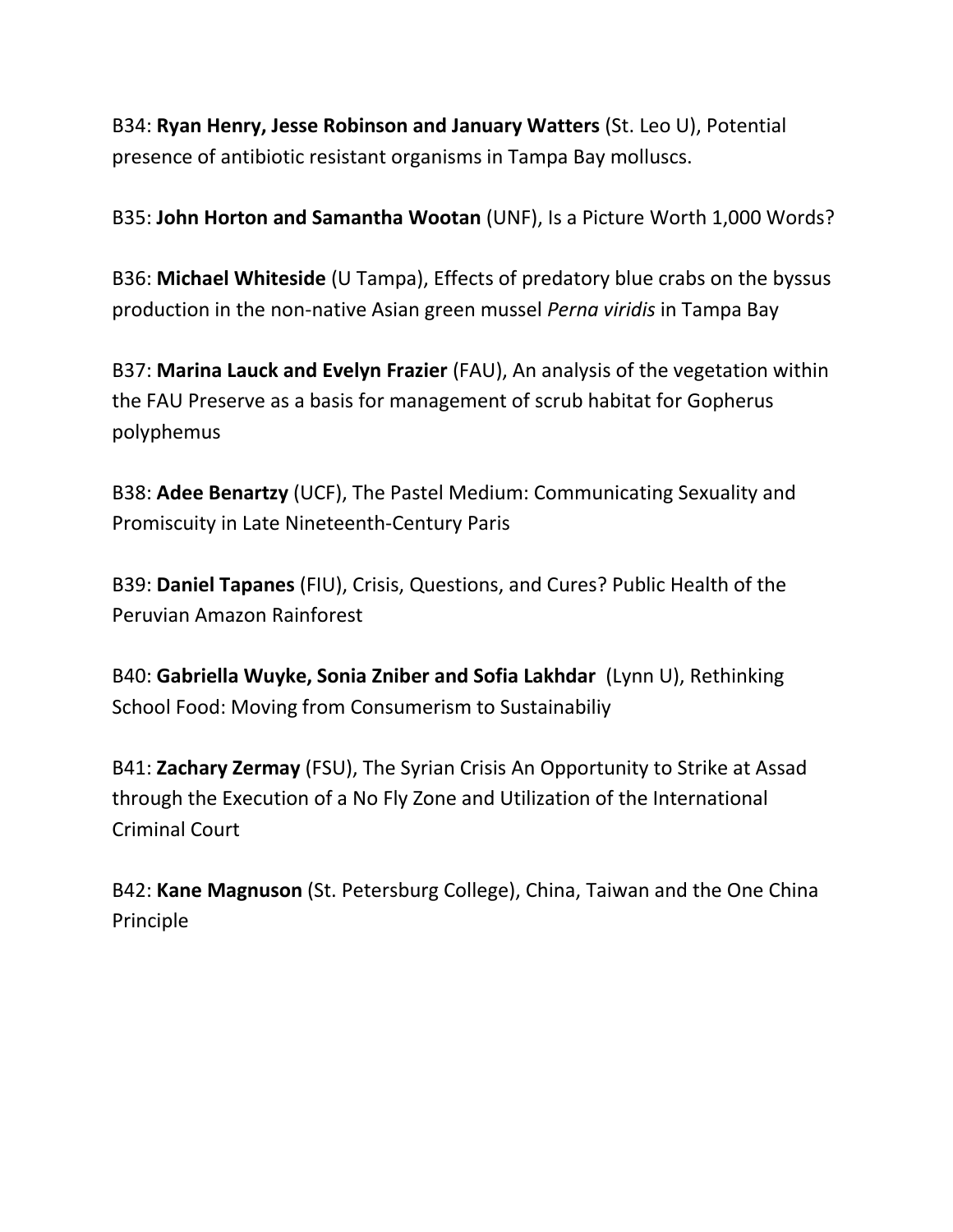# **FACULTY PRESENTATIONS A 9:30-10:30 Science 218, 221, 257**

#### **Off-Campus Undergraduate Research Experiences** Science 218

## **Kimberly Schneider**, University of Central Florida

There are numerous programs that invite undergraduates to leave their home institutions to conduct research. Opportunities are available at universities nationwide, as well as research facilities (e.g., the National Institute of Health). Undergraduates from all disciplines, from polar science to world politics, from computer vision to archaeology, can find research topics of interest to them. The majority of these research programs are available during the summer, with applications due in February and March. However, opportunities are offered throughout the academic year. This seminar will provide an overview of these opportunities including the typical application process, student requirements, and program structure. Several specific programs will be reviewed in detail. The seminar will also provide tips on how to find the right program for each individual student.

# *LEVERAGE – An Interdisciplinary Honors QEP Program Facilitated by Analogical and Virtual Research Labs* Science 257

#### **Hong Liu**, Embry-Riddle Aeronautical University

LEVERAGE stands for Learning Enhancement Via Experimentation Research And Guided Exploration. It is an interdisciplinary Honors QEP Program facilitated by analogical and virtual research labs. The three folds of strength of the LEVERAGE program synergize to a pivot to leverage the challenges of the REU program. The students can explore a problem under concern from all three different legs of sciences, which are: the theory, the computational science, and the experimental science.

The PIs observed that the following three major challenges that hinder the success of the REU: 1. Critical thinking: Most undergraduates only got trained to plug in data to formulas and demonstrate little ability to extend mathematics concepts beyond an algorithmic level. Hence, most research topics suitable for graduate students are not proper for REU because the problems with scientific significance rarely fit the scope of one to two courses for undergraduate students.

2. Complexity: Undergraduates lack experience to divide complex problems into multiple comprehensible small problems. However, the complexity of valuable scientific research is typically beyond the comprehensibility of undergraduates.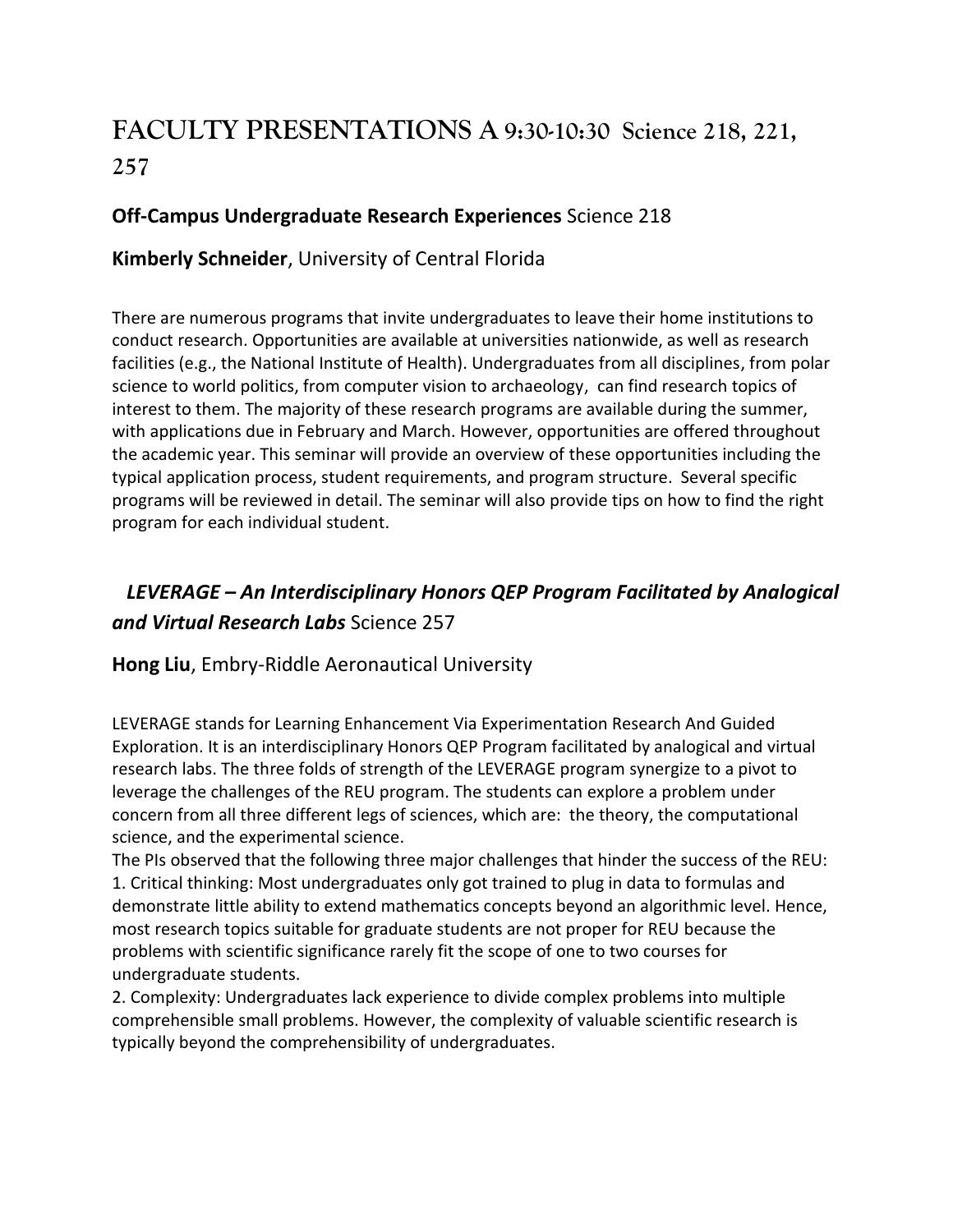3. Applicability: Undergraduates have limited domain knowledge to their applications. Therefore, they cannot connect the domain knowledge to validate their mathematical models. They are even more intermediated to open ended problems.

The three folds of unique strengths of the LEVERAGE program provide sound, original, and ERAU/QEP designed solutions to the three above challenges of REU:

1. The LEVERAGE program will select specific interdisciplinary topics whose individual components fit the disciplinary boundary and size limitation of individual team projects for undergraduates yet those small components can be assembled to significant scientific endeavor.

2. The LEVERAGE program can provide undergraduate researchers the required guided exploration to the problems under concern. A model centered methodology and system engineering procedure will be used to guide them to take small steps, analyze the problems incrementally and refine the results iteratively.

3. The LEVERAGE program is facilitated by the analogical and virtual dual labs. The facilities provide students the immediate visual and hand-on feedback to their queries. The Nonlinear Wave lab facilities (NLWL2 and 3) provide students the unique hand-on experience to measure and validate their research results. The computing software tools offers the students the opportunities to visual platform to build and simulate their mathematical and computing models.

# *Every path has its puddles, but you don't have to step in them: Negotiating potential problems in the mentor-protégé relationship* Science 221

#### **LouAnne Hawkins**, University of North Florida

Are you a faculty-mentor that experienced one of those train wreck relationships with a student-protégé? Perhaps you are a student that still does not understand what went wrong while you were working with a faculty member. Others of you may have had rich, productive mentor-protégé relationships. Regardless of your previous experiences, these relationships are vital to the productivity of faculty and the success of students. Why is it then that some mentorprotégé relationships seem charmed whereas others appear disastrous? The mentor-protégé relationship, like most relationships, is a dynamic association fraught with opportunities for success as well as disaster. The relatively predictable trajectory of this relationship enables informed mentors and protégés to better negotiate those periods during which conflict and poor judgment may undermine the relationship. The conventional trajectory of a mentorprotégé relationship and related reactions as well as functional and dysfunctional responses will be discussed. In this workshop, we will use scenarios to illustrate some of the common pitfalls into which faculty and students sometimes fall. We will further discuss warning signs of these potential pitfalls as well as strategies for avoiding these problems before they occur and recovering from them after they occur.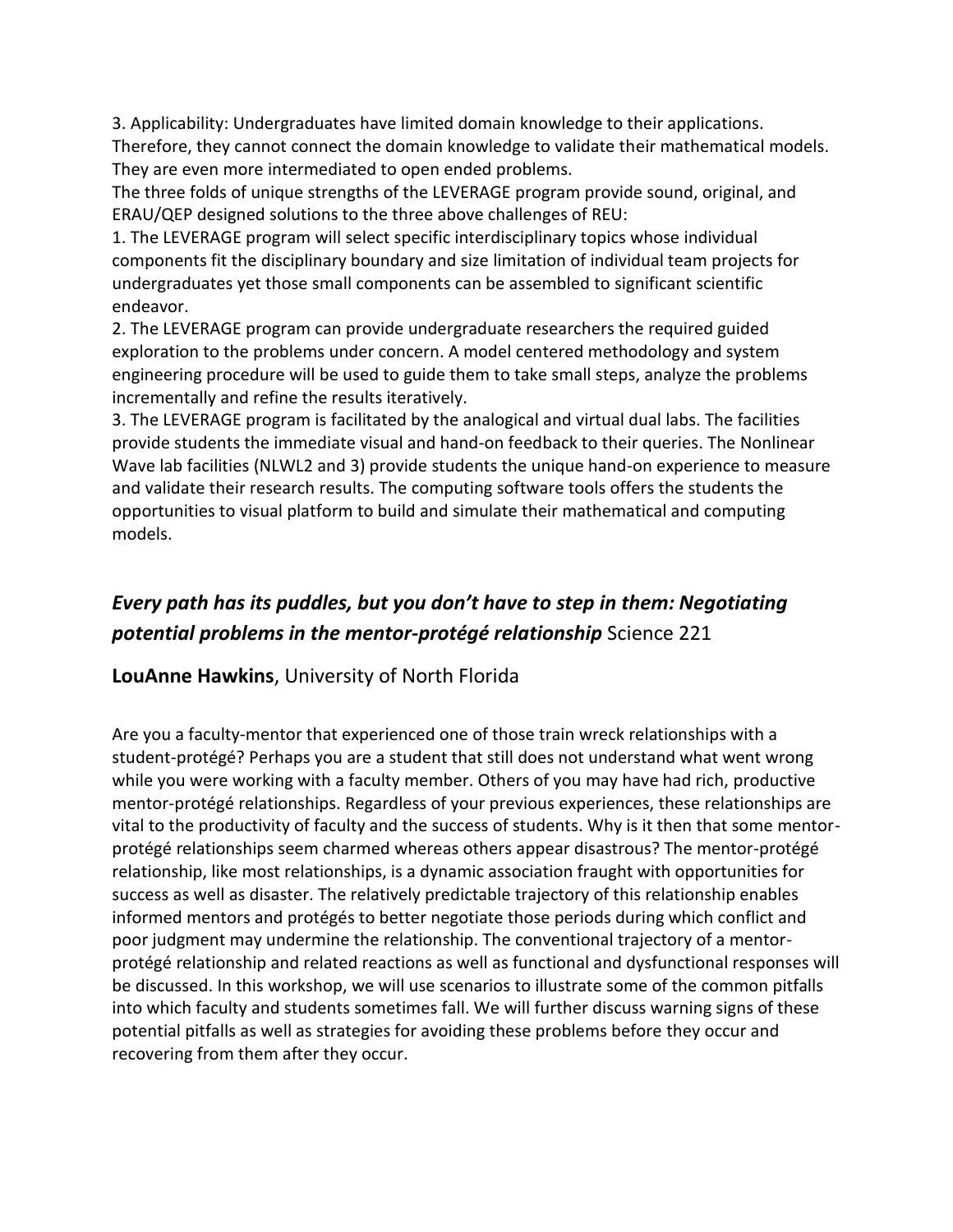# **FACULTY PRESENTATIONS B 10:45-11:45 Science 218, 221, 257**

**Making the Leap from Undergraduate to Graduate** Science 218 **Kimberly Reiter**, Stetson University; **Katie Fitzgerald**, University of Central Florida; **Andrew Kamerosky**, Bethune-Cookman University; **Jennifer Snyder**, Stetson **University** 

Sometime in the undergraduate researcher's junior year comes the realization that it is time to prepare for graduate school. While you may have the forms and interviews in order, are you truly prepared for this venture? Do you have the discipline and determination to take on graduate work? Four recent graduate students in various fields talk about making the leap from undergraduate star to graduate school workaholic, and will help you decide for yourself whether graduate school is right for you. The panel will invite discussion on topics ranging from how to decide if the graduate school is the right fit for you, financial and social challenges, academic rigor and how to be successful in your chosen program.

## **Enhancing STEM Students Research Experience via Computing** Science 257

## **Hongmei Chi**, Florida A&M University

There is a growing concern that the United States is not preparing an adequate number of students, teachers, and practitioners in the area of science, technology, engineering, and mathematics (STEM). In this paper, we present how to increase the number of STEM students who graduate with discipline-specific computational competencies that enhance student performance and broaden opportunities for employment, advanced study and career growth. Computational skill has become a basic skill that all STEM students need to find their place in the workplace and to succeed in advanced study. Through conducting discipline-specific computational projects with STEM faculty, those STEM students are interested into crossdisciplinary research among STEM disciplines. Their research experiences and successes have laid a solid foundation for students to pursuit advanced degrees. The faculty at CIS Department has served as catalyst for identifying computational competencies and developing research projects and supporting other STEM faculty development to promote application of discipline relevant computing technology.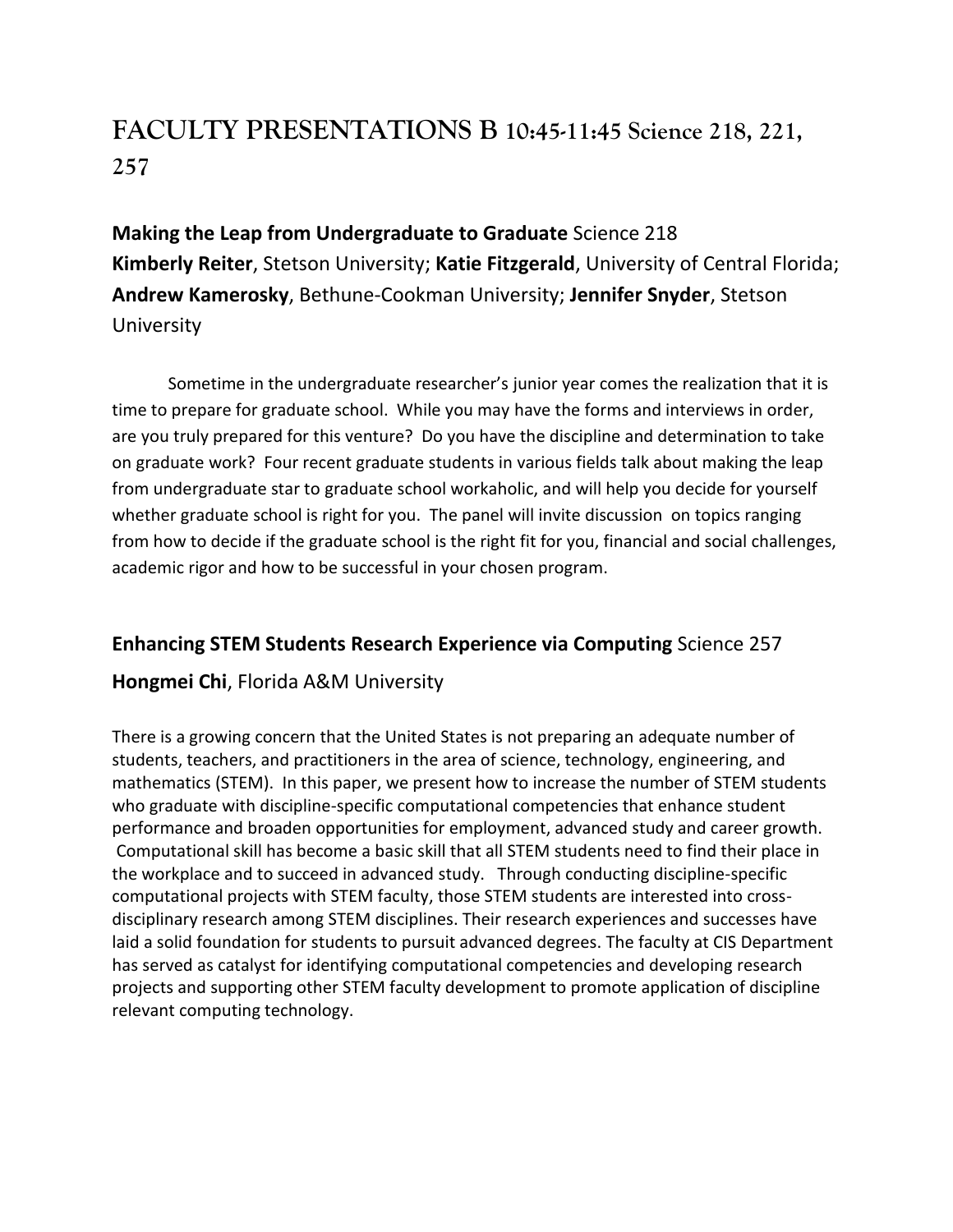## **Promoting a Meaningful Undergraduate Research Experience** Science 221

#### **Flona Redway and Teresa Petrino**, Barry University

Barry University offers research in the sciences as part of its curriculum, and students are directly mentored by faculty in their research laboratories. This presentation discusses our research profile across academic disciplines and levels. All freshmen in the sciences are invited to participate in the ROADS club to expose them to undergraduate research. Students carry out authentic interdisciplinary group research and present at our annual STEM symposium. Sophomores in RISE are paid hourly to carry out independent research with Barry faculty during the fall and spring semesters; during the summer they carry out research at research intensive laboratories; and present at national scientific meetings. As juniors and seniors, MARC trainees receive tuition, benefits, and stipend and follow an enriched curriculum. Trainees enroll in a bioinformatics course, carry out academic year research with a Thesis for credit and also spend the summer in research intensive laboratories. Student evaluation show that engaging in research, whether at Barry University or at a research-intensive institution, and presenting at scientific meetings are viewed as the most effective components of the curriculum, and indeed these activities are the core of our research education programs.(Supported by NIH NIGMS MARC U\*STAR Grant, T34 GM008021 and MBRS RISE Grant R25GM059244.)

**LUNCHEON 12-1:30 Hollis Rinker Fieldhouse B Opening Remarks: Dr. Beth Paul, Provost, Stetson University Keynote Speaker:** *Right Brain/Left Brain: A Half-brained Idea?* **Dr. Camille King, Assoc. Professor of Psychology, Stetson University**

Dr. Camille Tessitore King is an Associate Professor in Psychology at Stetson University. She received her undergraduate (B.A) and graduate (M.A. & Ph.D.) degrees in biological psychology from the University of Virginia. After completing the PhD, she completed post-doctoral positions at the University of Michigan and the University of Florida, working there with Dr. Alan Spector. Her collaboration with Dr. Spector, who now is at Florida State University, has continued for 15 years. Dr. King has published numerous articles on the effects of taste nerve degeneration and regeneration on neuronal activity and taste-related behaviors in rats. She has also been a principal or co-investigator on several grants from such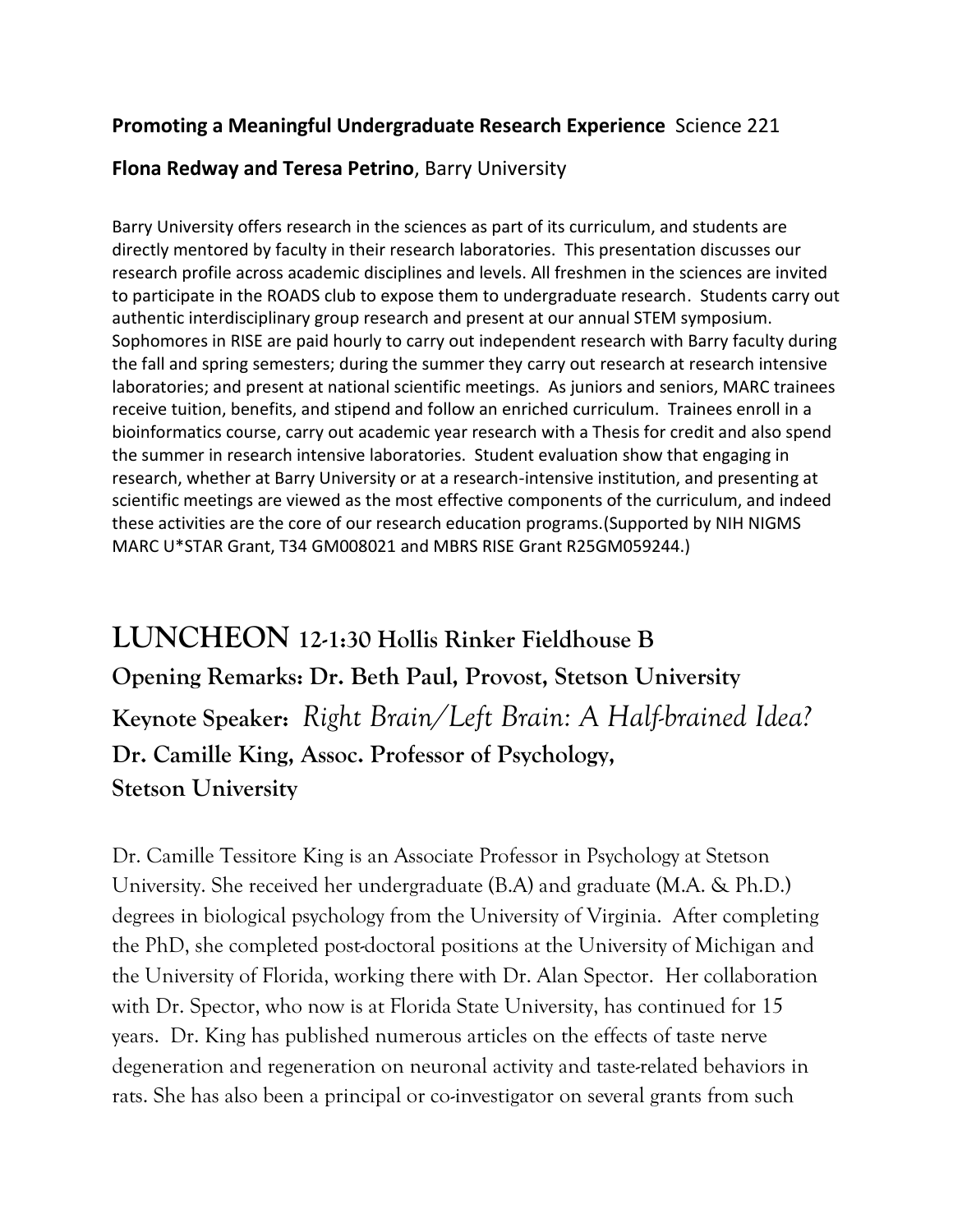prestigious organizations as the National Institutes of Health and the National Science Foundation—including one with her husband Michael King, professor of Biology at Stetson. Dr. King's passion is teaching about the brain. In addition to her regular courses, she serves as coordinator of the Betty Batson Bell Brain & Learning Lecture series, in which she gives lectures each semester on how the brain learns and remembers and the factors that influence these processes. One of her favorite constituencies to talk to are school-aged children, who seem the most fascinated with learning about their brains! Dr. King was also honored for her outstanding work with undergraduates with a Faculty Advisor Research Grant from the International Honor Society in Psychology (Psi Chi).

# **FACULTY PRESENTATIONS C 1:45-2:45 Science 218, 221, 257**

# **Financing Your Graduate Education** Science 218 **Michael Aldarondo-Jeffries**, University of Central Florida

"How am I going to pay for this?" It's a major concern for most people pursuing a graduate education. This session will educate students about the different types of funding available, application procedures, and various deadlines. This presentation is ideal for anyone considering applying to graduate school in the future.

## *Designing an Integrated Interdisciplinary Environmental Program that Uses Graduate Student Mentors in Support of Undergraduate Student Research* Science 257

#### **Michael Reiter and Rashan Moss**, Bethune-Cookman University

In interdisciplinary or higher-order programs, faculty and students often have differing backgrounds. While this can provide challenges for program design, it offers the opportunity to learn from each other as well as from more traditional sources. This presentation will focus on the design of the undergraduate program of the Department of Integrated Environmental Science (IES) at Bethune-Cookman University, with particular emphasis on the integration of different disciplines within a single department, the role of service-based research, and the use of graduate students as undergraduate student research mentors under the supervision of a faculty member. The IES department, including the curriculum, degrees, and administrative structure, was designed by a member of the Interdisciplinary Environmental Association (an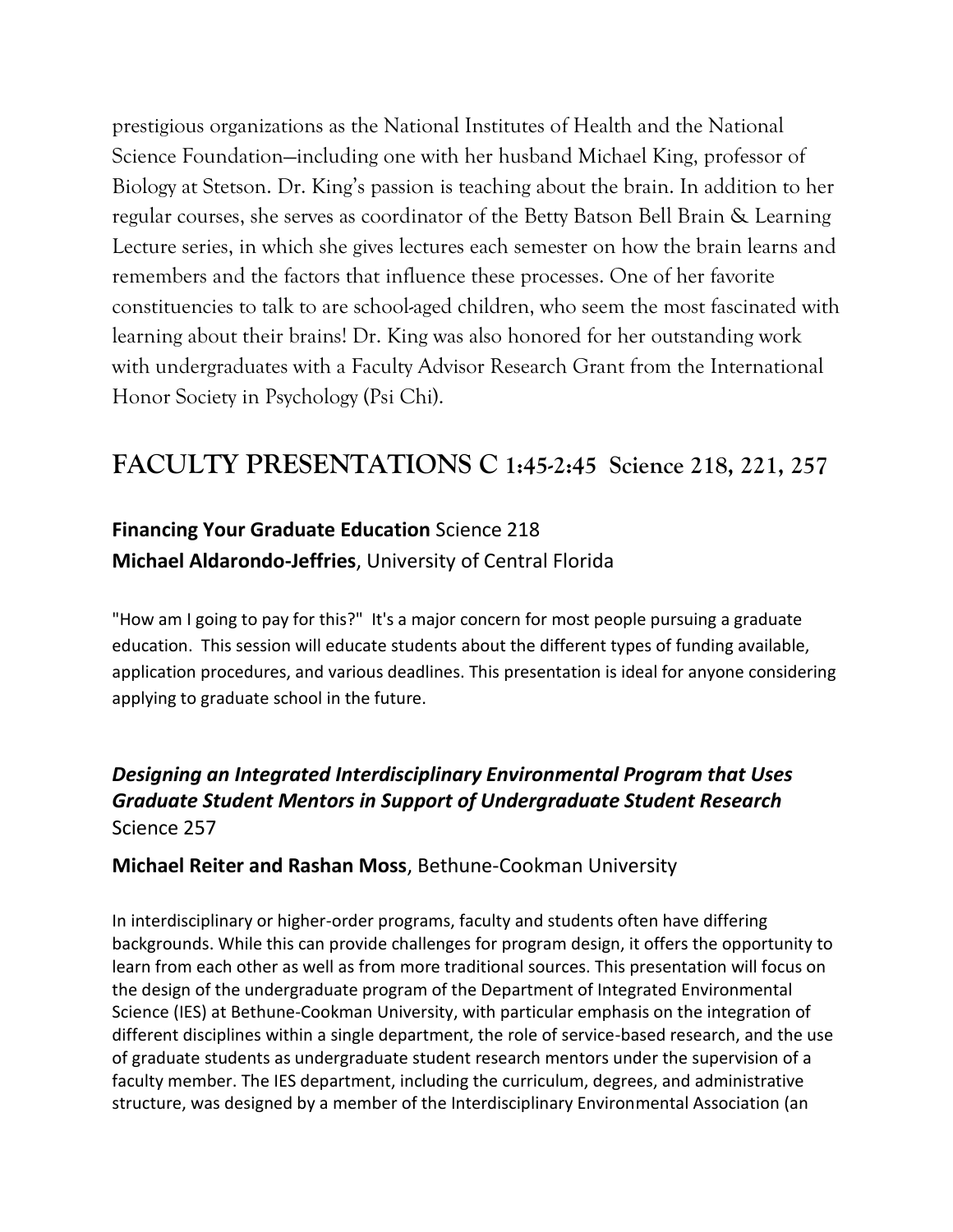organization of academics who approach environmental issues from interdisciplinary perspectives) with program design experience and Campus Compact training. Drawing from this background, service-based interdisciplinary goals were developed, and learning outcomes were formed based on the latest recommendations of the Environmental Systems and Sustainability Roundtable. The centerpiece of the B.S. program is a required service-based research project focused on environmental topics of local importance and requiring the application of interdisciplinary perspectives. In this way, B-CU students learn about interdisciplinary environmental issues in a format that promotes hands-on research experience useful to the local community. Undergraduate students are also matched with an IES graduate student whenever possible so that they can learn from the graduate student as well as from the project, gain a support person closer to their age and experiences, and see in their mentor a potential model for graduate-level work. The graduate student gains supervisory skills, possible assistance with a part of their research, and the chance to learn from the mentee. Examples and lessons learned from the IES field research programs at Bethune-Cookman University and the Stetson University field course "The Early English Landscape" will be discussed.

# *Making Research Matter: Incorporating Community-Based Research in an Undergraduate Curriculum* Science 221

#### **John Schorr**, Stetson University

This presentation will describe the development of a community-based research initiative for students, faculty, staff, and community partners at Stetson University. Over a period of six years this initiative, begun as a part of the federally-funded National CBR Initiative administered by Princeton University\'s Community-Based Learning Initiative in partnership with the Corella and Bertram F. Bonner Foundation, has grown to include several very active faculty scholars and staff, dozens of community partners, and well over a hundred students.

The presentation will address issues associated with:

1. Defining an undergraduate CBR program.

For example, the Stetson University Community-Based Research program facilitates faculty, student, and community collaboration to plan and conduct research. Community-Based Research has a strong focus on addressing social problems identified by the community. Students learn to apply the theories and methods they have mastered in the classroom to real problems in the community and communities gain access to the rich research resources of the university. The result is a powerful learning experience for students and faculty as well as a valuable research product for communities.

2. Starting an undergraduate CBR program.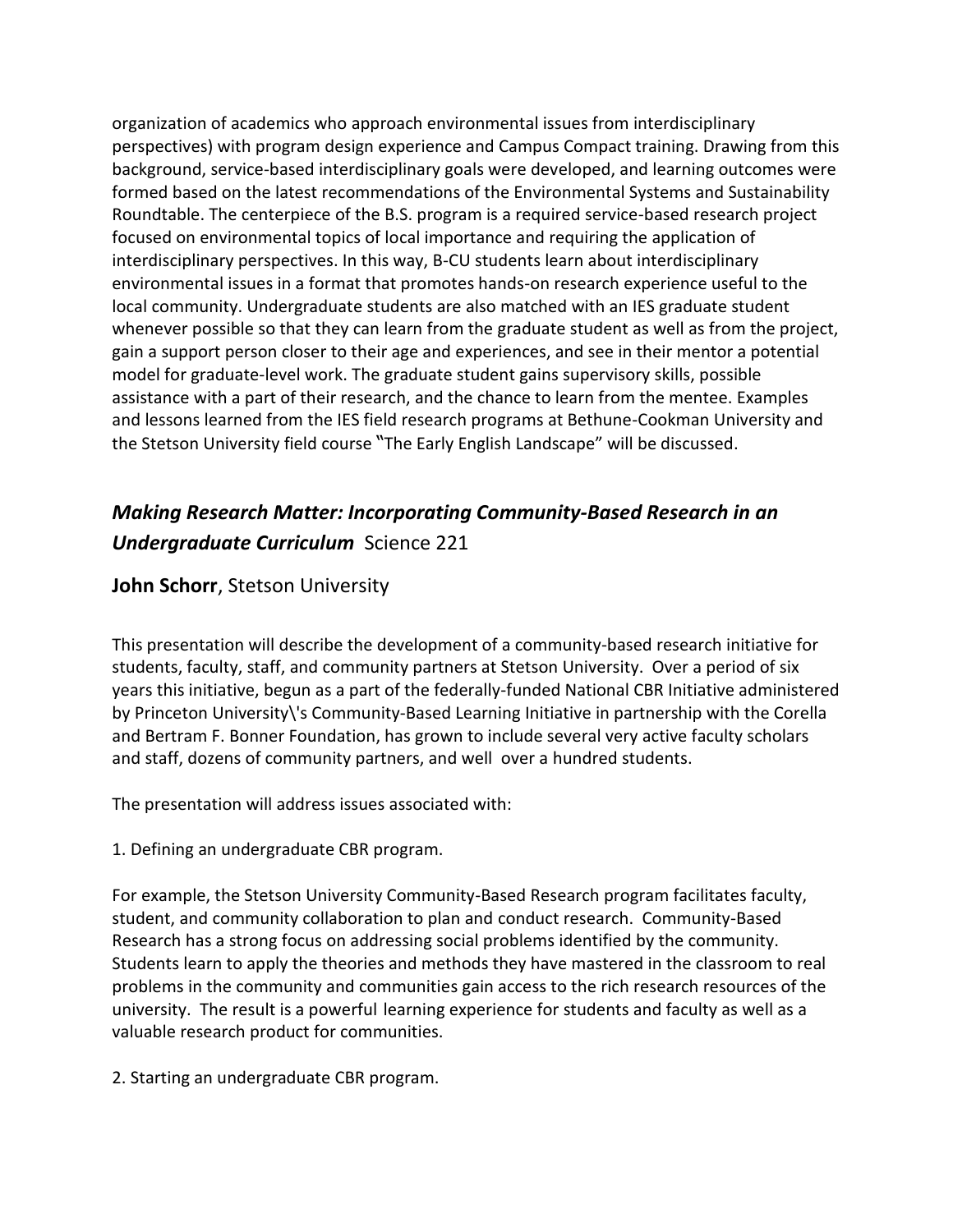3. The challenges of an undergraduate CBR program for faculty, students, community partners.

4. The rewards of an undergraduate CBR program for faculty, students, community partners.

The session will conclude with an open discussion of the use of CBR in developing undergraduate research skills and competencies.

# **POSTERS SESSION C 1:45-4:15 Hollis Rinker Fieldhouse A**

C1: **Jaclyn Irwin** (UF), Genetic Analysis of Captive and Released Perdido Key Beach Mice

C2**: Elizabeth Kowalski, Elizabeth A. Staiger, and Samantha Brooks** (U Tampa), A Genome-Wide Association Study Identifies Locus for Eye Color Variation in Puerto Rican Paso Fino Horses

C3: **Stephen Lee** (Stetson U), Insights: Sonifying Search Data

C4: **Timothy Roberts and Alicia Schultheis** (Stetson U), Effects of Different Algal Diets on Growth in Florida Freshwater Snail *Floridobia floridana*

C5: **Virginia Triplett** (UNF), Transcriptional Repression of the RING Finger/SPRY Domain Containing 1 (Rspry1) gene by Muscle-specific RING Finger 1 (MuRF1)

C6: **Joel Johnson and Christopher Williams** (UNF), "Your halfalogue is making me feel out of the loop": Overhearing partial conversations leads to feeling excluded and ignored.

C7: **Stephanie Klages** (UNF), The Inclusivity and Exclusivity of Laughter

C8: **Herrick Smith** (UNF): A Geospatial analysis of the Osprey Fountains Residence Hall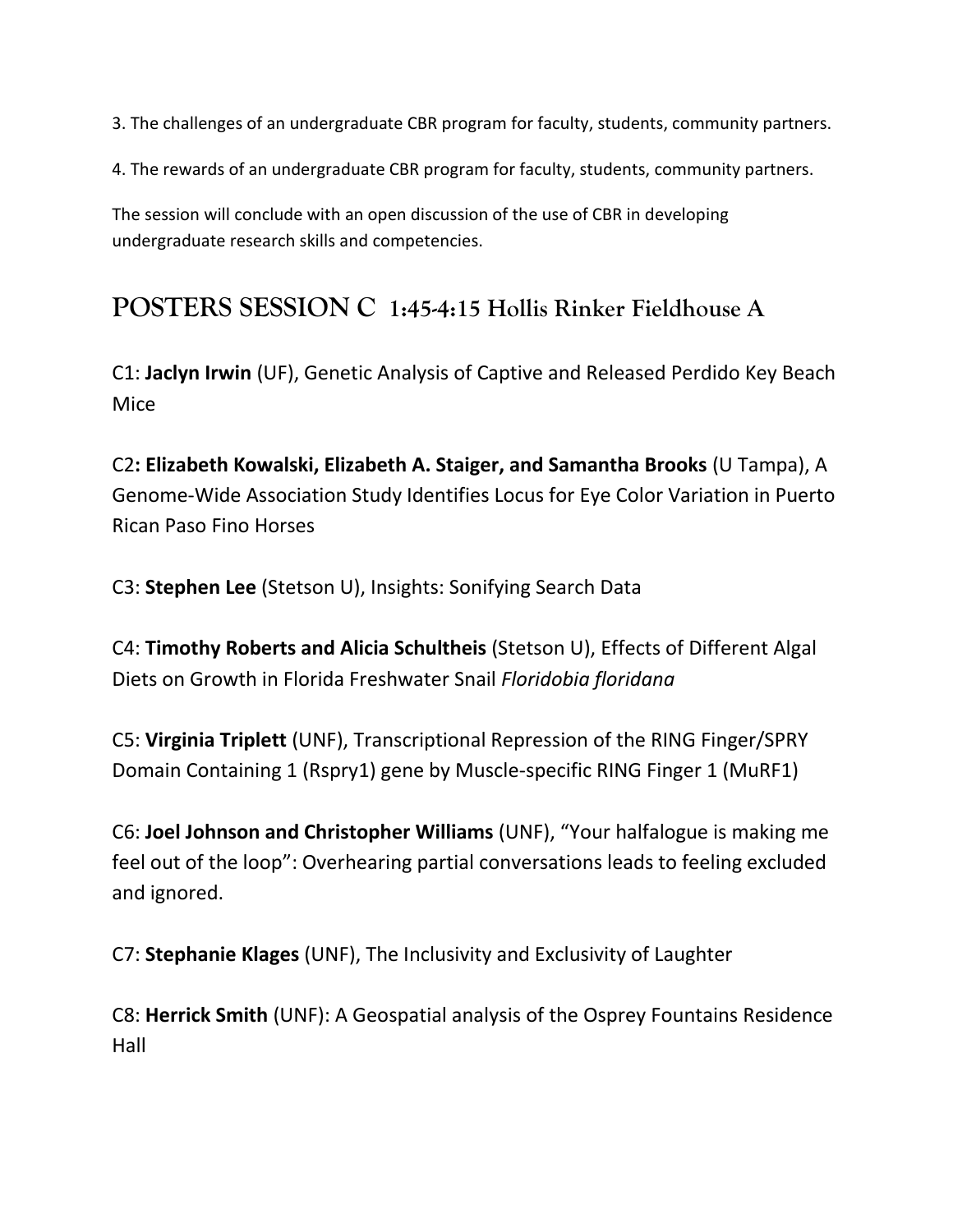C9: **Bhargav Kondeti** (UF), Rational Drug Design of Carbonic Anhydrase IX inhibitors.

C10: **Angel Chinea** (U Tampa), A Comparative Study on the Dysmorphological Features of FAS Across Various Animal Models

C11: **Geoffry Laufersky** (FSU), Microwave Synthesis of Nanocrystals

C12: **John Currea** (FIU), Can a color-sound synesthetic experience be induced through classical conditioning?

C13: **Omar Leon** (FIU), Geometric Structures on Lie algebras Associated with Simple Graphs

C14: **Jie Liang** (UCF), Approximation by Bernstein Polynomials at the Point of Discontinuity

C15: **Jane Han** (UNF), Antibacterial and antidiabetic natural products from Florida marine bacteria

C16: **Yinting Lo and Jennifer Maier** (UF), Role of *Foxa* Genes in Intervertebral Disc Development

C17: **Kendall McCollough** (UCF), Determining the Sex of Juvenile Skeletal Remains via Dentition

C18: **Chad McDaniel** (UNF), Single-Molecule Magnets: A Playground for Magnetochemists, Physicists, and Spectroscopists C19: **Katherine Mejia** (UCF) Marital Expectations Questionnaire: Examining congruence scores in low to moderate income couples with children

C20: **Nicole Millan**, Patricio Lau and Michael Hann (FIU), Genome Organization in the Human Sperm Cell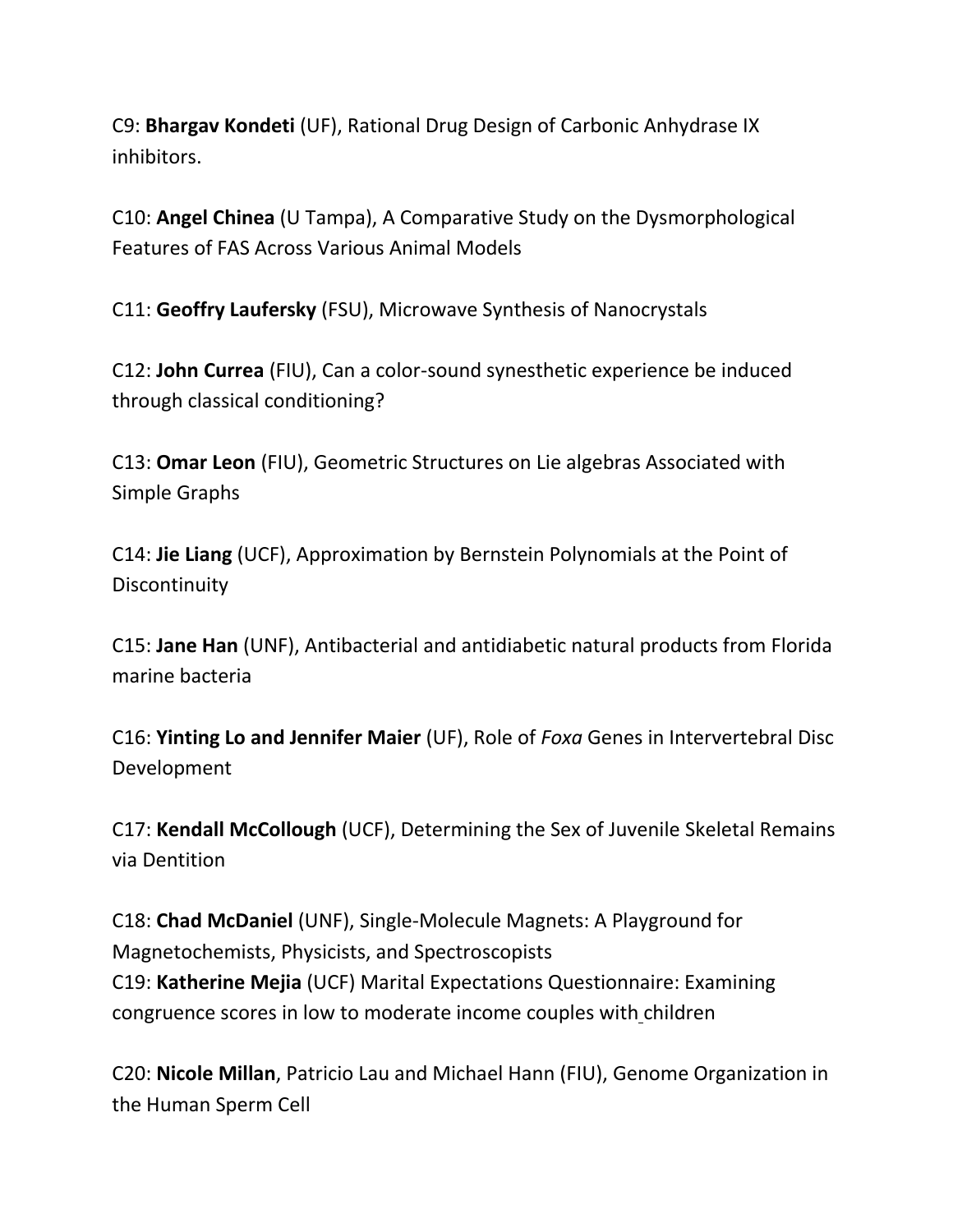C21: **Teddy Moumouris** (UCF), The Change in Relationship Satisfaction Scores for Low-Income Couples Participating in Marriage and Relationship Education Workshops

C22: **Nicole Nagrani** (Stetson U), The effect of lateral hypothalamic stimulation on taste-related behaviors and neural activity in the gustatory brainstem

C23: **Tyler Huber**, (UNF), Design and Synthesis of a Chelation-Inducible-Turn Mimic

C24: **Janine Lloyd** (Stetson U), Use of dark repair to reform ultra violet damaged DNA by Chlamydomonas reinhardtii after exposure to ultra violet light

C25: **Rachel Peck** (Stetson U), Plant gender is affected by genotype but not environment in *Passiflora incarnata*: potential for evolution of a sexual system

C26: **Alejandra Toro and Gunjan Gahkar** (Barry U), Localization of Dexpropylamine-1X in PC-3 and RWPE-1 prostate cells

C27: **Christopher Ramirez and Zheng Shi** (UCF), Fundamental Study of Polyaniline with Reversible Photoacids

C28: **Christopher Riley** (Stetson U), The neural and behavioral responses to an umami taste solution in conscious rats.

C29: **Anabetsy Rivero** (U Miami), What makes viral recombination host specific?

C30: **Violeta Rodriguez** (FIU), Gender Differences in Alcohol Use and Depressive Symptoms Among College Students: A Reflection of Different Coping Styles

C31: **Cristian Rubiano, Emmeth Duran, and Jarod Weckwerth** (St. Petersburg College), Building-Integrated Photovoltaics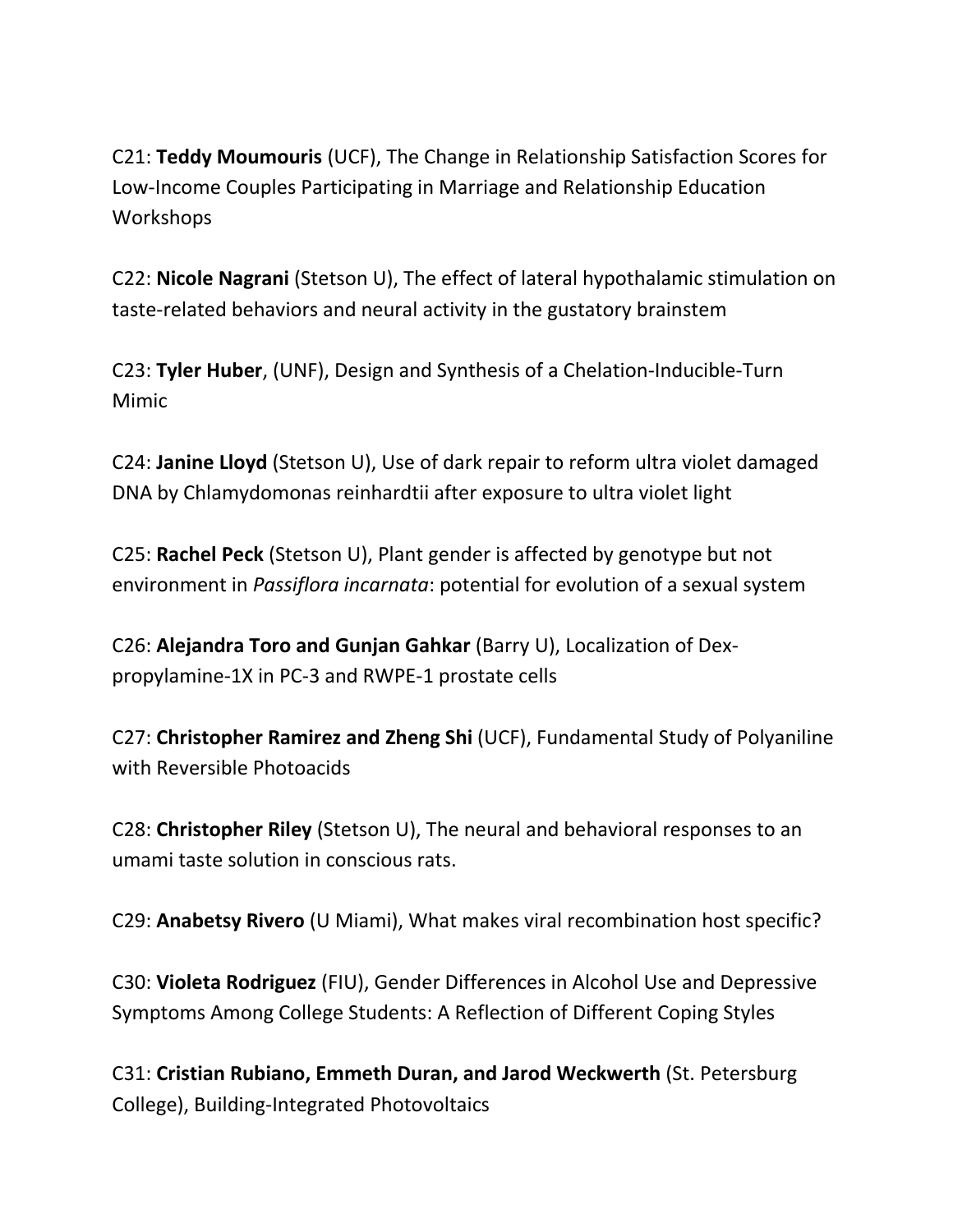C32: **Kaitlyn Schmutz, C. M. Leonard, S. M. Crawford, M. Behnke, F. D. Eyler** (UF), Orbitofrontal sulcal structure, executive functioning, and prenatal cocaine exposure

C33: **Stephen Schoen** (UWF), The Effects of Fire on Groundwater Chemistry: Initial **Observations** 

C34: **Yasmin Serajfar and Mason Meers** (U Tampa), The effect of dietary divergence and founder populations on tooth curvature and sharpness in two closely related monitor lizards.

C35: **Rachel Sewell** (UCF), What is Appealing?: Sex and Racial Differences in Perceptions of the Physical Attractiveness of Women

C36: **Howard Smart** (Florida A&M U), Practical Investigations on Platform as a Service (PaaS)

C37: **Lauren Smith and Sara Bolivar-Wagers** (UCF), Measuring the genetic effects of a recent population bottleneck of the keystone urchin species, *Diadema antillarum*

C38: **Monica Thomas** (UCF), The Effect of Kinase Inhibitors on Junin Virus Entry

C39: **Kelly Pyle and Terence Farrell (Stetson** U), The effects of incubation temperature on developmental period and hatchling performance in Ball Pythons (*Python regius*)

C40: **Raphael Benaksas** (FGCU), The Effects of Human Tears on Aid Giving and Bonding Behavior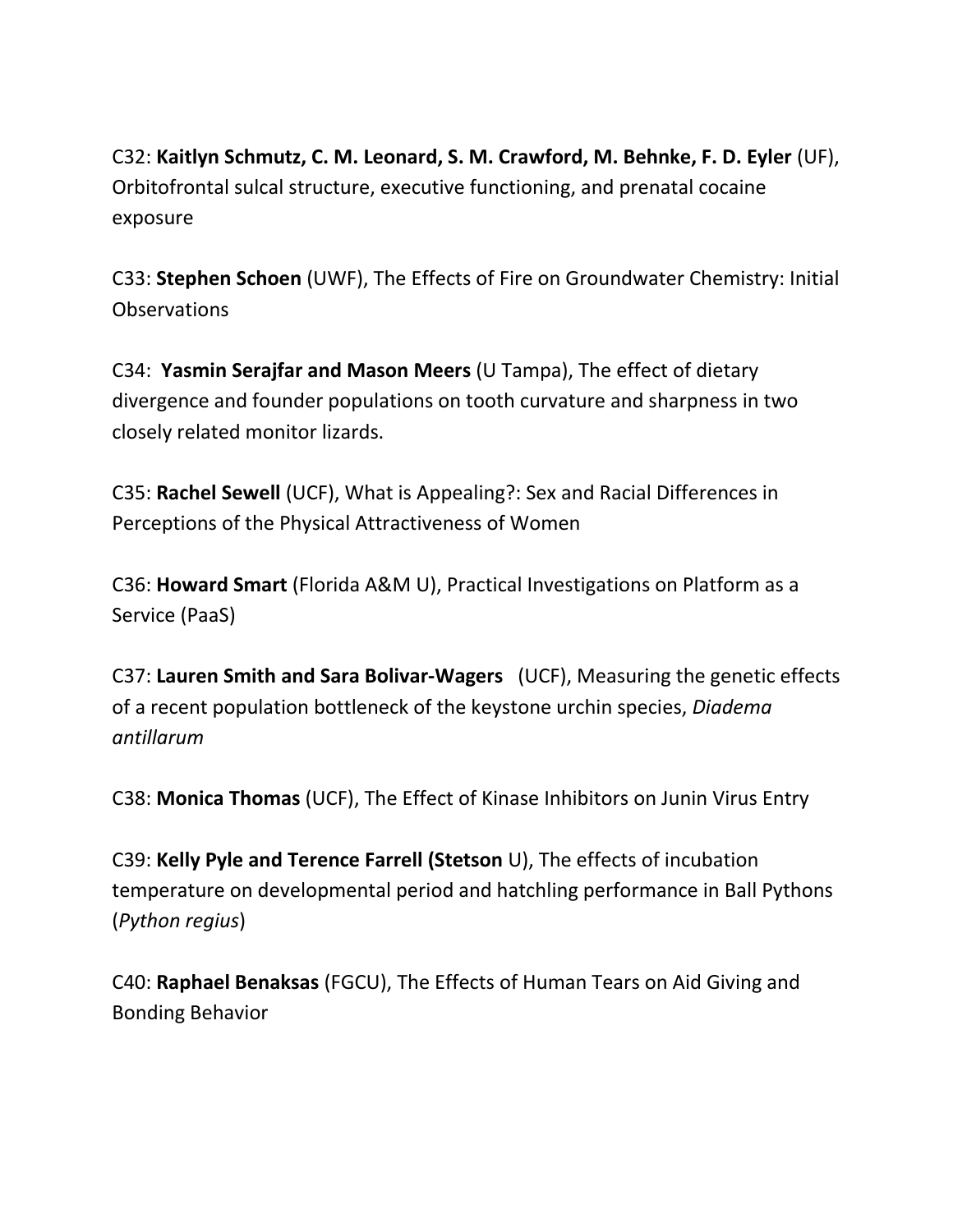C41: **Joshua Utter** (Jacksonville U), The Synthesis, Purification, and Characterization of K[Co3Ru(CO)12] and K[Co3Fe(CO)12] and Their Potential Applications

C42: **Jeremiah Wadley** (Florida A&M U), Practical Investigation of Security Apps for Smartphones

C43: **Samantha Wootan and Juliana Leding** (UNF), Need for Cognition and memory: Can one's natural processing style be influenced by external factors?

# **POSTERS SESSION D 1:45-4:15 J. Ollie Edmunds Center**

D1: **Rachel Miles** (UCF), Half-Bloods, Heritage, and Narratives of Passing in the World of Harry Potter

D2: **Gabrielle Poon** (UNF), How a coach's gender and expertise level affect an athlete's performance and satisfaction

D3: **Ayman Elyasin** (FIU), Determinants of Consumers' Willingness to Buy Locally Grown Produce in Greater Miami

D4: **Stephen Shiveley, Samara Clarke, Amber Macchia, and Lou McNally** (ERAU), Hurricane Irene Coverage

D5: **Genee Glascoe** (UCF), Parolees' Perceived Deterrence of Graduated Sanctions: Developing a questionnaire for the CDCR Hope Pilot Program

D6: **Mandy Zamore and Christopher Leone** (UNF), Pro-Labor or Pro-Management? Social Dominance Orientation and Thought-Induced Attitude Change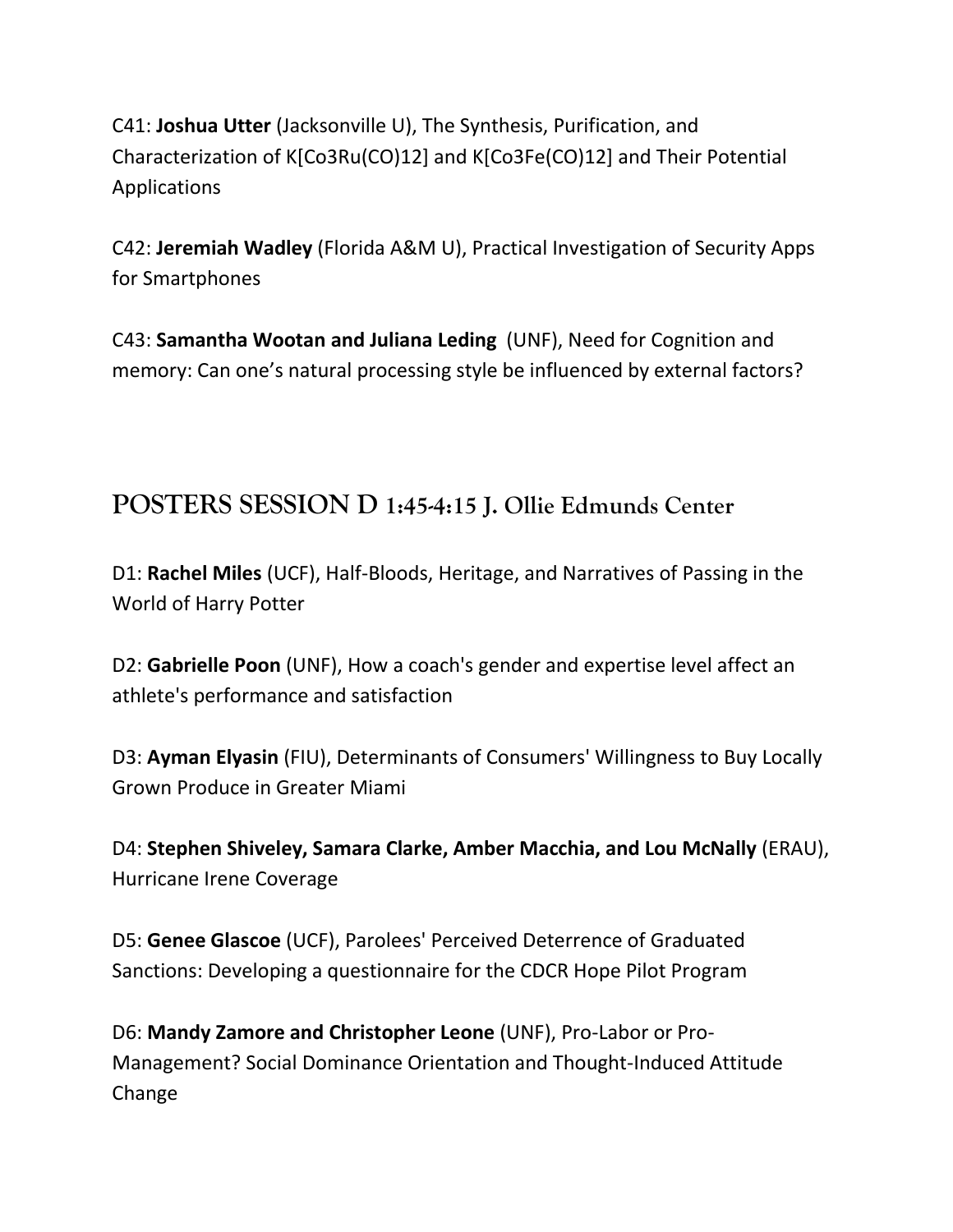D7: **John Horton** (UNF), Does Facebook Make You Smarter?

D8: **Alexis Harris and Christopher Leone** (UNF), Making a Good Impression or Being True to Ourselves: Which is More Important?

D9: **Amy Leone** (Eckerd College), Roe v. Wade: Increasing Individuals Rights or Enhancing Federal Powers?

D10: **Adria Llerena** (FIU), The Effect of Deployment on the Families of Iraqi and Afghanistan War Veterans

D11: **Kane Magnuson** (St. Petersburg College), The Ascent of the Red Dragon: The Dangers of China Becoming #1

D12: **: Max Gelber** (UF), Blogging and Uyghur Culture in the People's Republic of China (PRC)

D13: **Michelle Martin, Cynthia LaCoe, Linda Wray, Marianne Hillemeier, and Oralia Garcia-Dominic** (UF), The Issue of Misclassification: Self-Reported vs. Clinical Measures of BMI in Younger and Middle-Aged Adults

D14: **Lilian Milanes** (UCF), Health Care Providers Perspectives on Male Involvement in Sexual and Reproductive Health Care Needs

D15: **Felicia Becker** (St. Petersburg College), Social Media, Your Health, and Your Well-being

D16: **Kierstan Monahan, Caroline Silva and Thomas Joiner** (FSU), The Relationship Between Sexual Orientation and Suicide Risk: The Mediating Role of Belongingness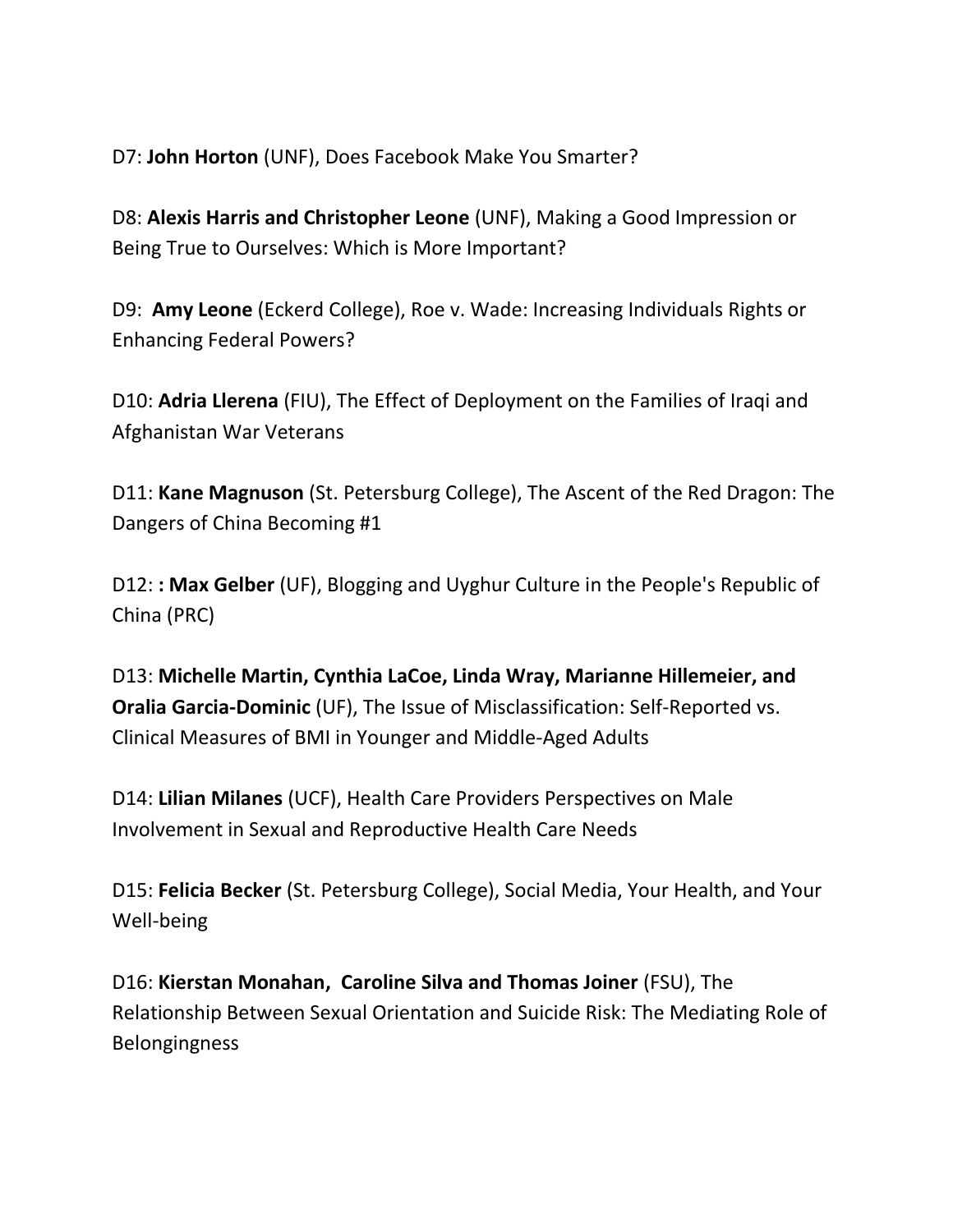D17: **Krystal Christopher** (UCF), Representation of Breastfeeding in the United States: An Analysis of American Newspaper Articles

D18: **Robert Moulder, David A. Beane, and Christopher Leone** (UNF), Social Capital - As Plain as the Nose on Your Face(book): Self-Monitoring and Facebook Usage

D19: **Bianca Navarrete, Charlotte E. Gallagher, Aaron D. Leedy, and Michael P. Toglia** (UNF), Social Factors May Impact Survival Memory

D20: **Rebecca Panayiotou** (Stetson U), European Culture and its influence on Classical Music: A focused study on the works of Mozart, Bach, and Lalo

D21: **Micah Pastula and Christine Stopka** (UF), The effect of moderate-intensity exercise training on the cognitive function of young adults with intellectual disabilities

D22: **Paige Perez** (UNF), I Buy, Therefore, I Am: Zombification, Abjection, and Consumerism in Paule Marshall\'s Praisesong for the Widow

D23: **Steven Berry** (UNF), Religiosity and Prejudice: Bringing Allport and Ross into the 21st Century

D24: **Erik Torstensson** (UF), Political Islam in the 21th Century: Towards an Understanding of the Muslim Brotherhood in post-Mubarak Egypt

D25: **Lucie Rincher** (UCF), Preparing Future Communication Disorders and Sciences Scholars: The UCF McNair Scholars Program

D26: **Jason Ritchie** (UNF), The Effects of Time Pressure on Basketball Free Throw Shooting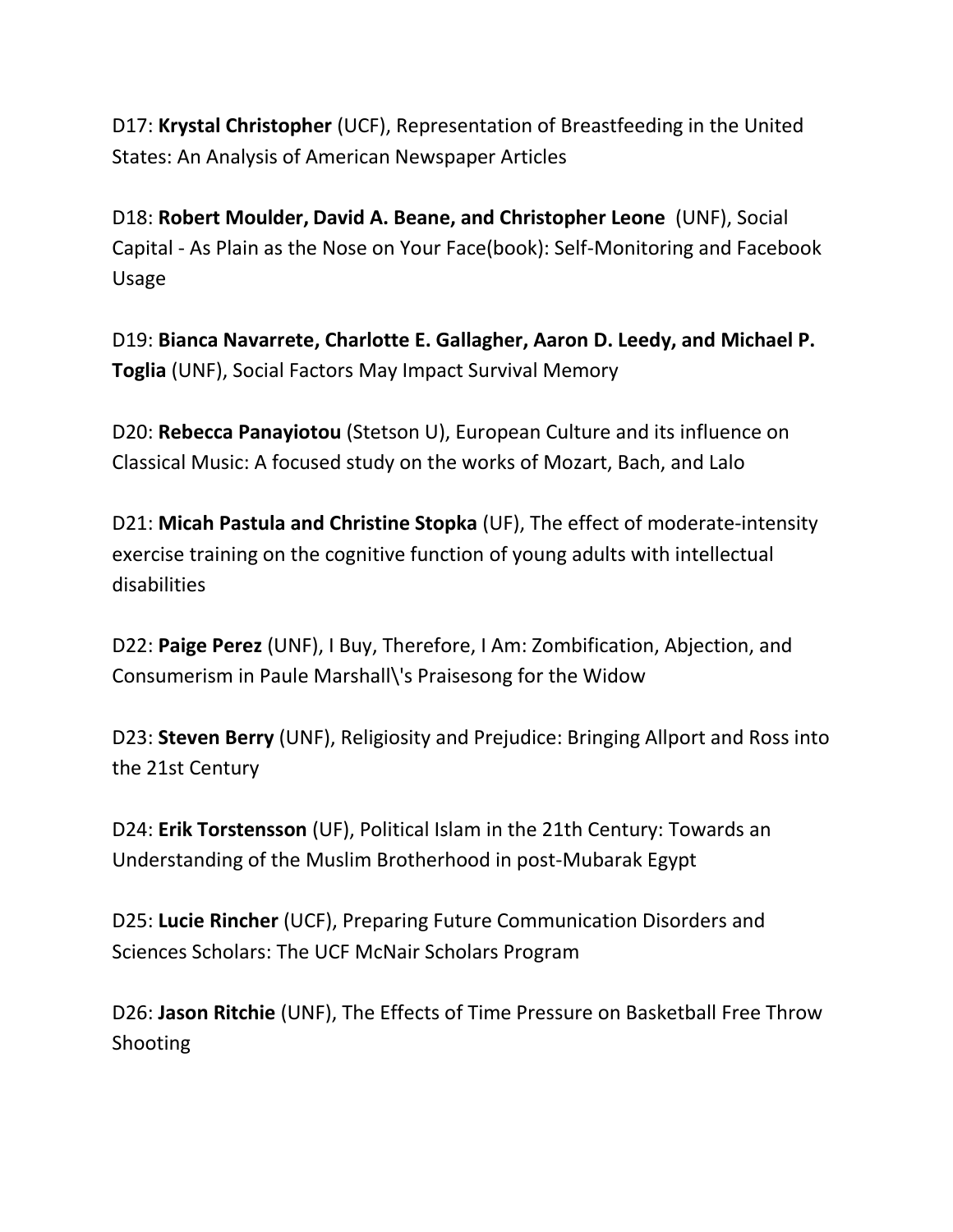D27: **Drew Fedorka** (UCF), Projecting Grandeur: President de Gaulle's State Visits of April 1960 in Historical Perspective

D28**: Christine Jacobson** (Stetson U), Protest Voting in Post-Soviet Elections: An Examination of the 'Against All' Vote in the 2010 Kyrgyz Parliamentary Elections

D29: **Laura Tinoco** (UF), Youth Evolutions: From Communist to Post Communist East Central Europe

D30: **Alicia Schrenk** (UNF), The Effects of High Infant Mortality on Juvenile Mortuary Practices

D31: **Nicholas Smith and Michael Reeves** (UCF), Does This Job Make Me Look Old? Theoretical Implications of Age Type on Discrimination

D32**: Chas Stikeleather** (Stetson U), Curbing Academic Dishonesty

D33: **Daniel Tapanes** (FIU), Peruvian Healthcare Reform

D34: **Esteban Santis** (UCF), Deus ex Machina and Manipulation of time in "A New Refutation of Time," "The Secret Miracle" and "The Other Death"

D35: **Genesys Santana** (UCF), A Case of Double Consciousness: Americo-Liberians and Indigenous Liberian Relations 1840-1920.

D36: **Mueez Qureshi, George Kemp, and Rachel Runac** (UNF), Is Facebook Making us More Selfish?

D37: **Paul Turchan** (UNF), Aches and Pains: The Aversive Consequences of Working with a Burdensome Group Member

D38: **Maria Wrabel** (Stetson U), Achieving Food Security: Food Aid, Government Policy, and the Ties That Bind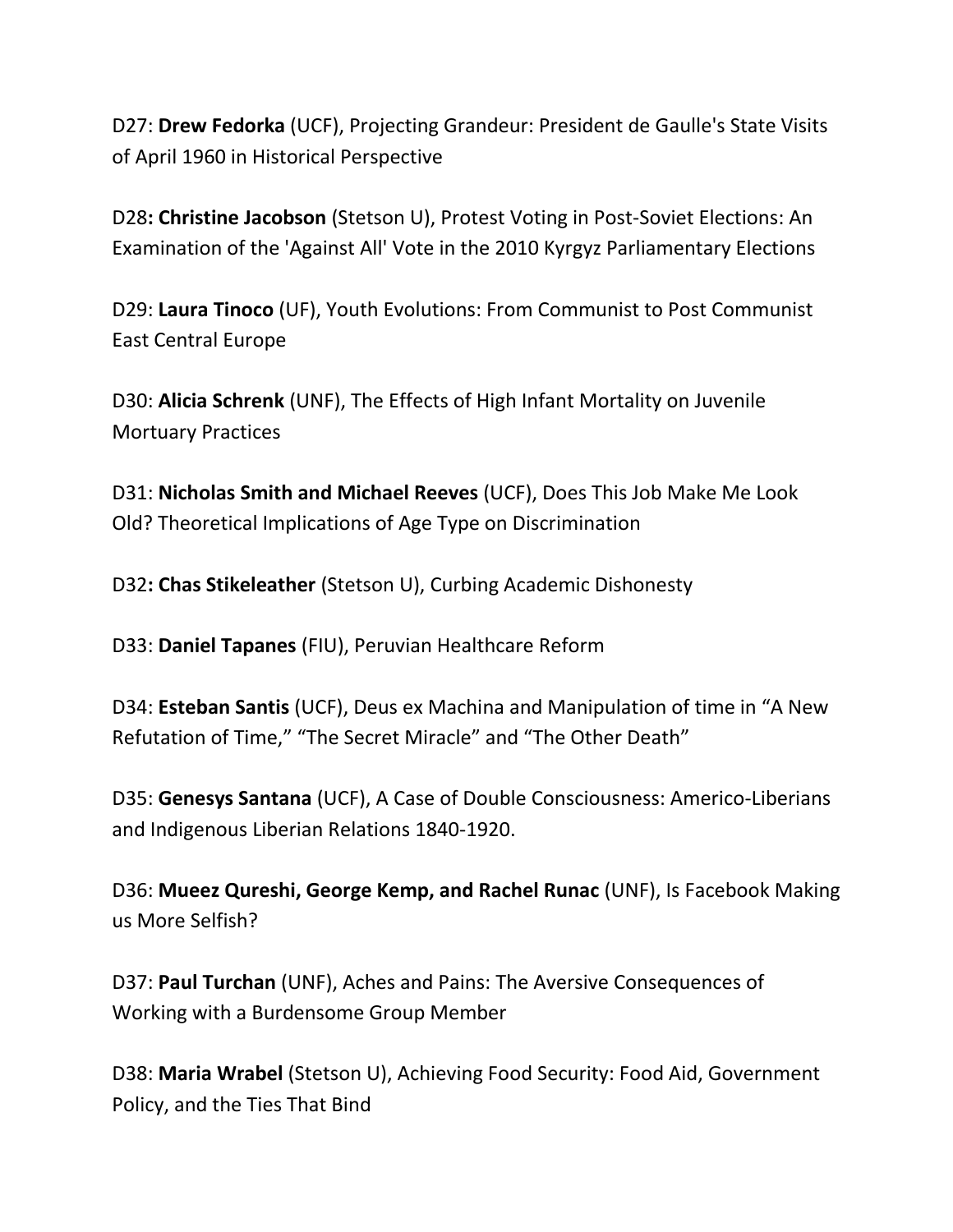D39: **Benjamin Kendall , Heather Glass, Mohammad Muhrji, and Joseph Perrotta** (Lynn U), Advertising, Media Literacy, and Sustainability

D40: **Jillian Masucci** (Stetson U), The Oracle of Omaha

-------------------------------------------------------------

D41: **Brian Matilla** (FIU), Analysis of the 2011 Tornado Super Outbreak in the Southeast US via Computer Models

D42: **Samantha Schroeder** (UCF), The Nature of Love: A Phenomenological Approach

#### **PRESENTERS AND SESSIONS**

| <b>Brett Abraham</b>                                               | A30            |
|--------------------------------------------------------------------|----------------|
| Nicole Allen                                                       | <b>B16</b>     |
| Juan Alonso                                                        | <b>B24</b>     |
| Jeanne Ambrose, Sarah J. Keane, Iqra Javed                         | A10            |
| Rokeshia Ashley                                                    | <b>B30</b>     |
| Felicia Becker                                                     | D15            |
| Augusto Bejar                                                      | <b>B17</b>     |
| Raphael Benaksas                                                   | C40            |
| <b>Adee Benartzy</b>                                               | <b>B38</b>     |
| Tavya Benjamin                                                     | A <sub>4</sub> |
| <b>Steven Berry</b>                                                | D23            |
| Christopher W. Bessette, Brittany A. Raboin, Brett J. Reynolds,    |                |
| Jennifer L. Matey, Ashley E. Schiffmacher,                         | A5             |
| Jessica Bianco                                                     | <b>B28</b>     |
| Rebecca Black, Austin D. Carter                                    | A15            |
| Megan Boehm                                                        | <b>B31</b>     |
| Valentina Bolanos, Vita Argento,                                   | A16            |
| <b>Jesus Borrero</b>                                               | B7             |
| Gilly Bortman                                                      | <b>B8</b>      |
| Julian Bravard                                                     | <b>B</b> 9     |
| Kyle Bridge                                                        | <b>B10</b>     |
| Jacob Brodnick, Kevin Matiko, Lin Lin, Finn Carlsvi, Wenbo Don B11 |                |
| <b>Michael Brooks</b>                                              | <b>B12</b>     |
| Jodi-Ann Browning-Bent, Ricardo DeMoya, Teresa Petrino             | A7             |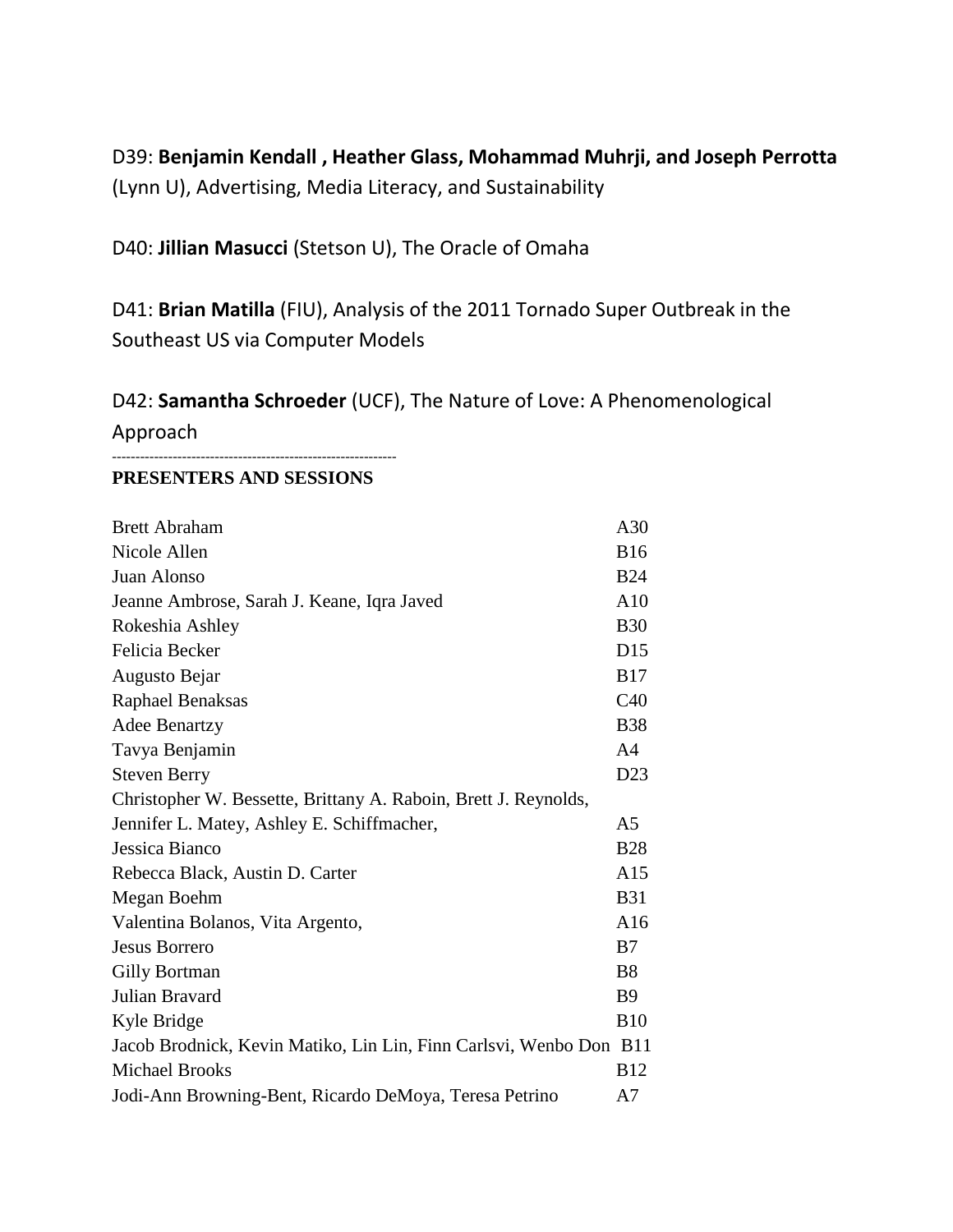| <b>Elizabeth Bullock</b>                                           | <b>B15</b>      |
|--------------------------------------------------------------------|-----------------|
| Christian Bureu, Elizabeth Leblanc                                 | A31             |
| <b>Rachel Burnett</b>                                              | <b>B14</b>      |
| <b>Brianne Burton</b>                                              | <b>B13</b>      |
| Jillian Campbell                                                   | A9              |
| <b>Jonas Carson</b>                                                | A33             |
| Adam Chen                                                          | B1              |
| Lauren Cherry, Brad Bartel, Natasha Mohamed                        | A11             |
| Patrick Cherubin, Camila Garcia                                    | A12             |
| Angel Chinea                                                       | C10             |
| <b>Krystal Christopher</b>                                         | C17             |
| Matthew J. Cicanese, Eric W. Kjellmark                             | <b>B18</b>      |
| Jessica Collier                                                    | <b>B</b> 19     |
| Marie Cram                                                         | <b>B20</b>      |
| Taryn Cranford, Mary Utter                                         | A13             |
| Chris Cruikshank                                                   | A14             |
| John Currea                                                        | C12             |
| Carlos De La Riva, Amel Atie, Alfredo Molina, Benjamin Vine,       |                 |
| Tareq Abu Mejdad                                                   | <b>B21</b>      |
| <b>Yassine Dhane</b>                                               | A1              |
| Jonathan Diaz                                                      | <b>B22</b>      |
| Nicole Dodd, Maria Roman, Janice Stiglich, Camille Thomas          | <b>B23</b>      |
| <b>Michael Dougherty</b>                                           | A17             |
| Erick Douglas, Nihar Goswami, Marc Mazour                          | B <sub>2</sub>  |
| Emily Edwards, Shannon Whitten                                     | <b>B21</b>      |
| Ayman Elyasin                                                      | D3              |
| <b>Christopher Emerson</b>                                         | A18             |
| Ada Espinoza                                                       | <b>B26</b>      |
| Leonold Evans Jr.                                                  | A38             |
| Drew Fedorka                                                       | D <sub>27</sub> |
| Garrett Fitzpatrick, Milap S Sandhu, Warren J Sher, Tina F Cheung, |                 |
| Garrett M Fitzpatrick, Alex J Tiemeier, Eric D Laywell,            |                 |
| Brendan A Reynolds, Dave D Fuller                                  | A32             |
| Sue Flores, Lauren Sanchez, Gina Guillaume,                        |                 |
| Christoph. J. Hengartner                                           | A21             |
| Chelsea Franco                                                     | <b>B29</b>      |
| Chris Freire                                                       | <b>B</b> 3      |
| <b>Christopher Frye</b>                                            | A22             |
| Max Gelber                                                         | D <sub>12</sub> |
| Stephen Gilbert and Svetlana Vasilyeva                             | A23             |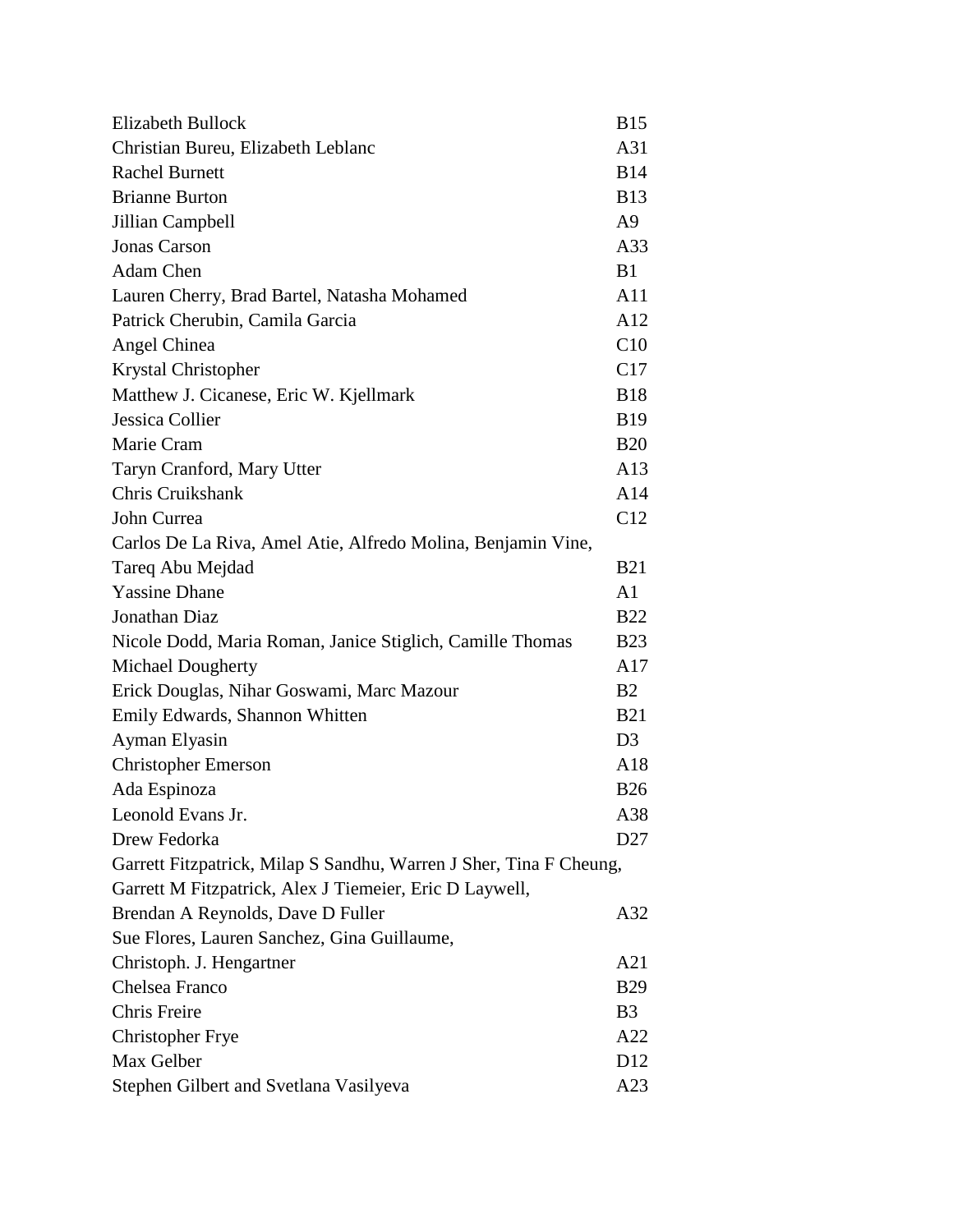| Genee' Glascoe                                            | D <sub>5</sub>  |
|-----------------------------------------------------------|-----------------|
| Carlos Gomez                                              | B <sub>4</sub>  |
| <b>Jasmine Gonzalez</b>                                   | <b>B32</b>      |
| Jennifer Gonzalez                                         | A24             |
| Geoffrey Gray and Juan Baso                               | A21             |
| Jennifer Griffis                                          | A41             |
| Talia Guardia, Alejandra Toro, Reshma Baddaloo,           |                 |
| Shakima St. Clair, Graham Shaw                            | A27             |
| Alexis Guevara                                            | A44             |
| Santiago Guisasola                                        | A29             |
| <b>Ashley Haddock</b>                                     | A2              |
| Jane Han                                                  | C15             |
| Catharine Hargenrader, Tessa Skilton, Madeleine Gagne,    |                 |
| Adania Flemming                                           | <b>B33</b>      |
| <b>Alexis Harris</b>                                      | D <sub>8</sub>  |
| Sara Haynes                                               | A20             |
| Bryan Henderson                                           | A37             |
| Ryan Henry, Jesse Robinson, January Watters               | <b>B34</b>      |
| Natalie Hofmann, Michelle L. Obi                          | A19             |
| John Horton                                               | D7              |
| John Horton, Samantha Wootan                              | <b>B35</b>      |
| <b>Tyler Huber</b>                                        | C <sub>23</sub> |
| Jaclyn Irwin                                              | C1              |
| <b>Christine Jacobson</b>                                 | D <sub>28</sub> |
| Joel Johnson, Christopher Williams                        | C6              |
| Benjamin Kendall, Heather Glass, Mohammad Muhrji,         |                 |
| Joseph Perrotta                                           | D39             |
| Stephanie Klages                                          | C7              |
| Bhargav Kondeti                                           | C9              |
| Elizabeth Kowalski, Elizabeth A. Staiger, Samantha Brooks | C <sub>2</sub>  |
| Marina Lauck, Evelyn Frazier                              | <b>B37</b>      |
| Geoffry Laufersky                                         | C11             |
| Stephen Lee                                               | C <sub>3</sub>  |
| Gregory Leighton                                          | <b>B</b> 4      |
| Omar Leon                                                 | C13             |
| Amy Leone                                                 | D <sub>9</sub>  |
| Jie Liang                                                 | C14             |
| Adria Llerena                                             | D10             |
| Janine Lloyd                                              | A8              |
| Yinting Lo, Jennifer Maier                                | C16             |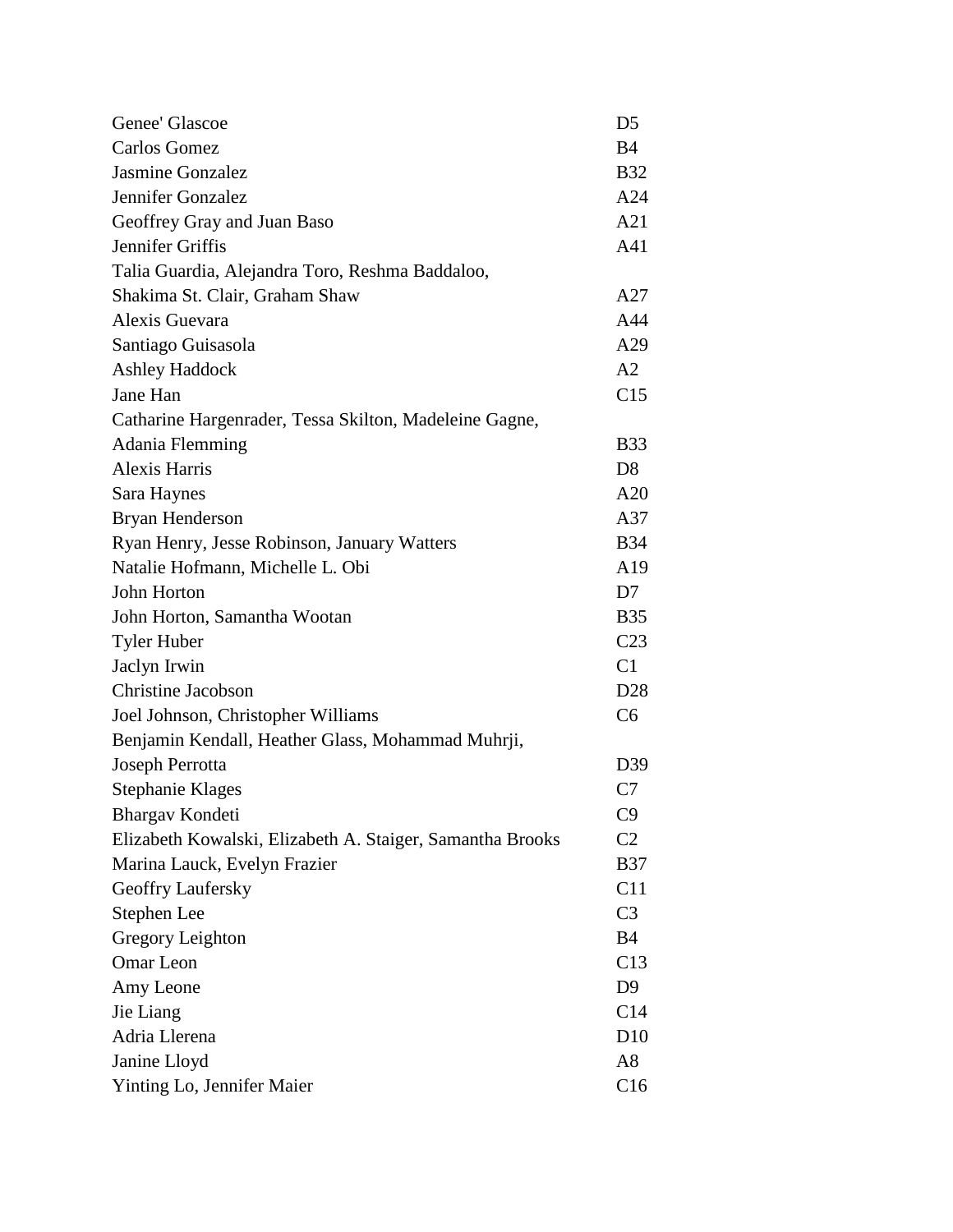| Kane Magnuson                                            | B <sub>42</sub> , D <sub>11</sub> |
|----------------------------------------------------------|-----------------------------------|
| Michelle Martin, Cynthia LaCoe, Marianne Hillemeier,     |                                   |
| Oralia Garcia-Dominic                                    | D <sub>13</sub>                   |
| Jillian Masucci                                          | D <sub>40</sub>                   |
| Brian Matilla                                            | D41                               |
| Kendall McCollough                                       | C17                               |
| Chad McDaniel                                            | C18                               |
| Ray McClain, April Pearson, Toan Nguyen, Jasmine Herbert | A26                               |
| Katherine Mejia                                          | C19                               |
| <b>Lilian Milanes</b>                                    | D14                               |
| <b>Rachel Miles</b>                                      | D <sub>1</sub>                    |
| Nicole Millan, Patricio Lau and Michael Hann             | C20                               |
| Kierstan Monahan                                         | D <sub>16</sub>                   |
| Paola Moore                                              | <b>B6</b>                         |
| Robert Moulder, David A. Beane,                          | D <sub>18</sub>                   |
| <b>Teddy Moumouris</b>                                   | C <sub>21</sub>                   |
| Nicole Nagrani                                           | C <sub>22</sub>                   |
| Bianca Navarrete, Charlotte E. Gallagher, Aaron D. Leedy | D <sub>19</sub>                   |
| <b>Harrison Neal</b>                                     | A <sub>6</sub>                    |
| Rebecca Panayiotou                                       | D <sub>20</sub>                   |
| Micah Pastula, Christine Stopka                          | D21                               |
| <b>Vishal Patel</b>                                      | C <sub>24</sub>                   |
| Paige Perez                                              | D <sub>22</sub>                   |
| Ashley Phillips, Todd Osborne                            | A42                               |
| <b>Gabrielle Poon</b>                                    | D2                                |
| Kelly Pyle                                               | C <sub>39</sub>                   |
| Mueez Qureshi, George Kemp, Rachel Runac                 | D36                               |
| Christopher Ramirez and Zheng Shi                        | C27                               |
| <b>Christopher Riley</b>                                 | C28                               |
| Lucie Rincher                                            | D <sub>25</sub>                   |
| <b>Jason Ritchie</b>                                     | D <sub>26</sub>                   |
| <b>Anabetsy Rivero</b>                                   | C29                               |
| <b>Timothy Roberts</b>                                   | C4                                |
| Violeta Rodriguez                                        | C <sub>30</sub>                   |
| Cristian Rubiano, Emmeth Duran, Jarod Weckwerth          | C31                               |
| Genesys Santana                                          | D35                               |
| <b>Esteban Santis</b>                                    | D34                               |
| Kaitlyn Schmutz                                          | C <sub>32</sub>                   |
| Stephen Schoen                                           | C <sub>33</sub>                   |
| Alecia Schrenk                                           | D30                               |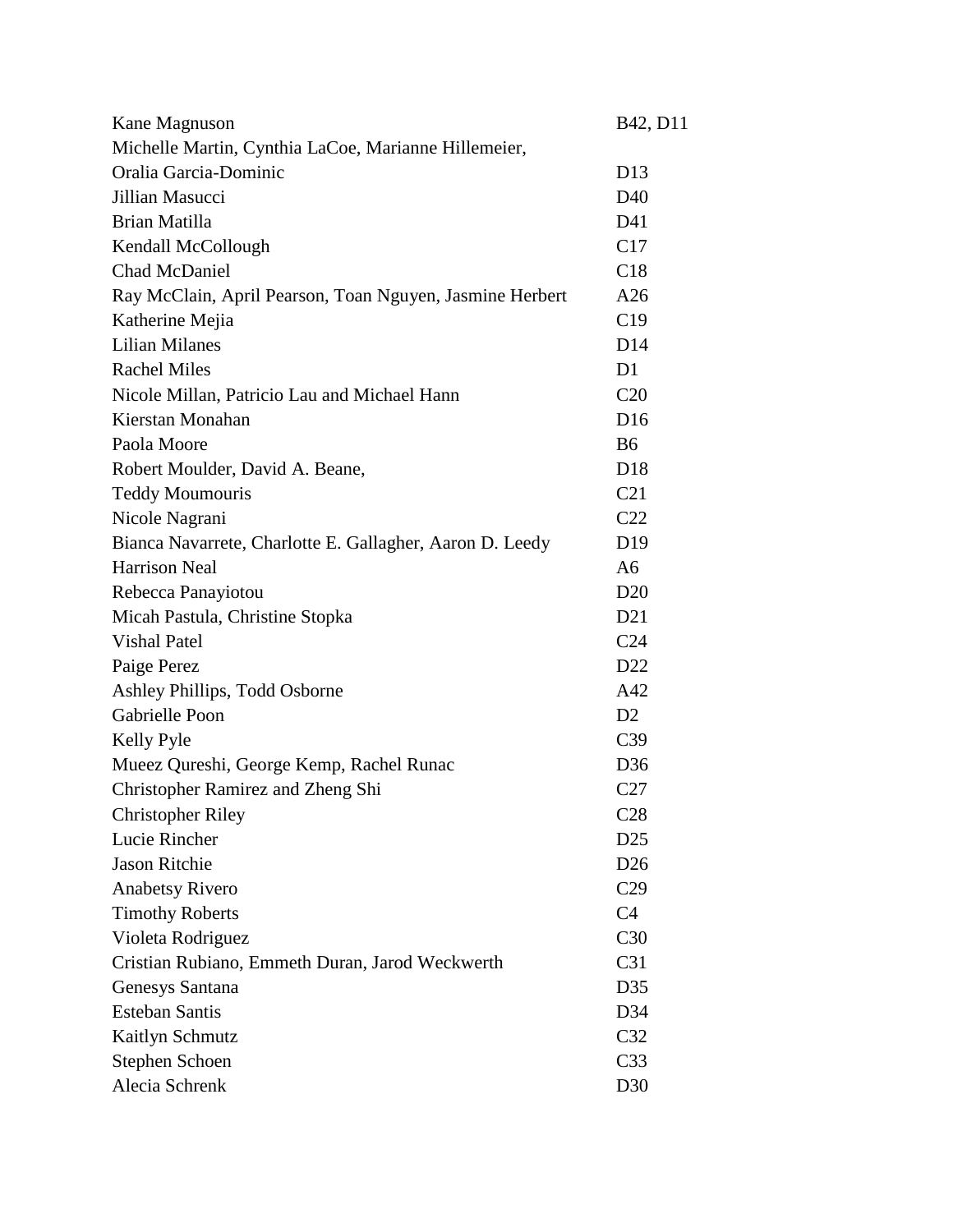| Samantha Schroeder                                          | D42             |
|-------------------------------------------------------------|-----------------|
| Yasmin Serajfar                                             | C <sub>34</sub> |
| <b>Rachel Sewell</b>                                        | C <sub>35</sub> |
| <b>Stephen Shiveley</b>                                     | D <sub>4</sub>  |
| <b>Howard Smart</b>                                         | C <sub>36</sub> |
| Herrick Smith                                               | C8              |
| Lauren Smith, Sara Bolivar                                  | C <sub>37</sub> |
| Nicholas Smith, Michael Reeves                              | D31             |
| <b>Chas Stikeleather</b>                                    | D32             |
| <b>Daniel Tapanes</b>                                       | B39, D33        |
| <b>Monica Thomas</b>                                        | C <sub>38</sub> |
| <b>Rachel Thome</b>                                         | A <sub>3</sub>  |
| Laura Tinoco                                                | D <sub>29</sub> |
| Sasha Tittel                                                | <b>B27</b>      |
| Peter Tonner, Vinodh Srinivasasainagendra                   | A43             |
| Alejandra Toro, Gunjan Gahkar                               | C <sub>26</sub> |
| Marcela Toro, Sandra Richardson, Dana Brierre, Nella Delva, |                 |
| Christine Lynch, Anna-Gaye Nicholson                        | A34             |
| Erik Torstensson                                            | D24             |
| Virginia Triplett                                           | C <sub>5</sub>  |
| Ivan Trivino                                                | A35             |
| Paul Turchan                                                | D37             |
| Joshua Utter                                                | C <sub>41</sub> |
| <b>Austin Vance</b>                                         | A28             |
| Chris Vanderslice, Emilija McNulty                          | A36             |
| Jeremiah Wadley                                             | C42             |
| Michael Whiteside                                           | <b>B36</b>      |
| <b>Travis Williams</b>                                      | A39             |
| Samantha Wootan                                             | C43             |
| Maria Wrabel                                                | D38             |
| Gabriella Wuyke, Sonia Duchesne, Sophia Lakhdar             | <b>B40</b>      |
| Erika Young                                                 | A <sub>4</sub>  |
| <b>Mandy Zamore</b>                                         | D <sub>6</sub>  |
| Zachary Zermay                                              | <b>B41</b>      |